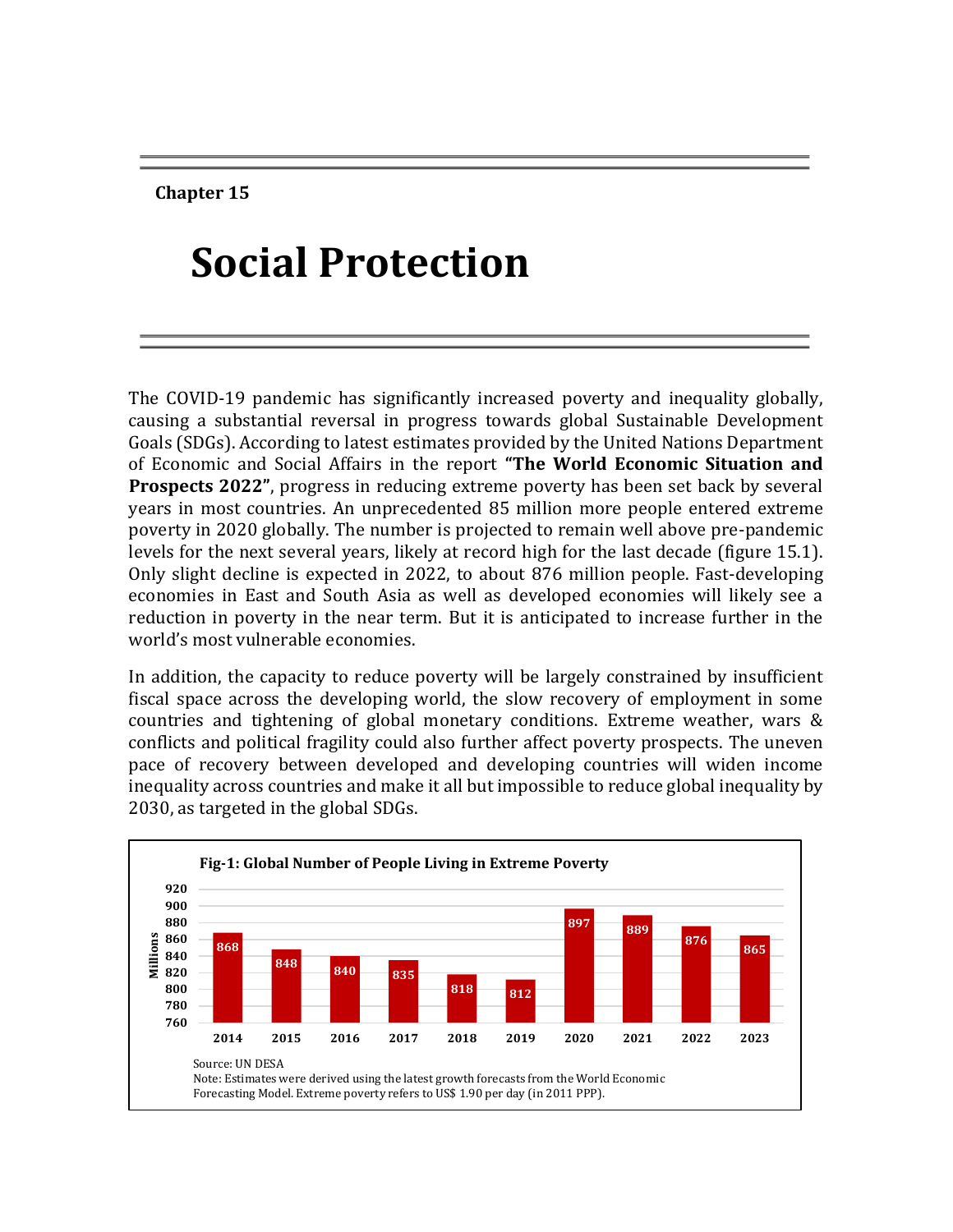The rise in global fuel and commodity prices has also severely impacted Pakistan's economy when it was already facing a balance of payments crisis stemming from high food and fuel prices in the world markets. The combined effects of the global food and fuel crises adversely affected the economy resulting in unsustainable current account and fiscal deficits and unprecedented high inflation. The macro-economic crisis in the country necessitated making social protection an urgent priority for the poor and vulnerable segments of society. With the objectives to attain both growth and equity, social protection is the best mechanism available to transfer the benefits of economic progress to the extremely poor and vulnerable people in order to make them part of the overall development process.

Pakistan's poverty reduction efforts have been widely acknowledged. According to the World Bank report **"Global Social Protection Responses to COVID-19**" Pakistan ranks 4th globally in terms of the number of people covered and 3rd globally in terms of the percentage of population covered amongst those that covered over 100 million people; the World Bank has stated that only "selected countries have attained impressive sixdigit levels" in this regard. Pakistan's Ehsaas Emergency Cash is one of them that demonstrated how cash transfer programmes can be deployed to counter socioeconomic fallouts due to external shocks like COVID-19 which present a long-term predicament. The approach can also address rising inequality and advance attainment of SDGs in a post COVID-19 world.

Pakistan is striving to make progress towards SDGs amid challenges of ensuring quality education, gender equality, skill development, health & sanitation, infrastructure development and job creation. Pakistan is committed to alleviate poverty in line with the SDGs target Goal-1 "No Poverty" in all its manifestations everywhere by 2030. Planning Commission's poverty estimation is based on Cost of Basic Need approach (CBN) estimated poverty line at Rs 3757.85 per adult equivalent per month. According to this methodology, 21.9% of the population lives below poverty line in FY2019 as compared to 24.3% in FY2016 as per latest Household Integrated Economic Survey 2018-19 used for the poverty estimation. Poverty in both rural and urban areas has also declined as poverty headcount of 11.0% in Urban and 28.2% in rural areas is estimated as given in table-15.1:

| Table -15.1: National Poverty Line and Headcount |                                                                 |                 |              |              |  |  |  |  |
|--------------------------------------------------|-----------------------------------------------------------------|-----------------|--------------|--------------|--|--|--|--|
| Year                                             | <b>Poverty Line</b>                                             | <b>National</b> | <b>Urban</b> | <b>Rural</b> |  |  |  |  |
| 2005-06                                          | 1277.74                                                         | 50.4            | 36.6         | 57.4         |  |  |  |  |
| 2007-08                                          | 1543.51                                                         | 44.1            | 32.7         | 49.7         |  |  |  |  |
| 2010-11                                          | 2333.35                                                         | 36.8            | 26.2         | 42.1         |  |  |  |  |
| 2011-12                                          | 2600.15                                                         | 36.3            | 22.8         | 43.1         |  |  |  |  |
| 2013-14                                          | 3030.32                                                         | 29.5            | 18.2         | 35.6         |  |  |  |  |
| 2015-16                                          | 3250.28                                                         | 24.3            | 12.5         | 30.7         |  |  |  |  |
| 2018-19                                          | 3757.85                                                         | 21.9            | 11.0         | 28.2         |  |  |  |  |
|                                                  | Source: Ministry of Planning, Development & Special Initiatives |                 |              |              |  |  |  |  |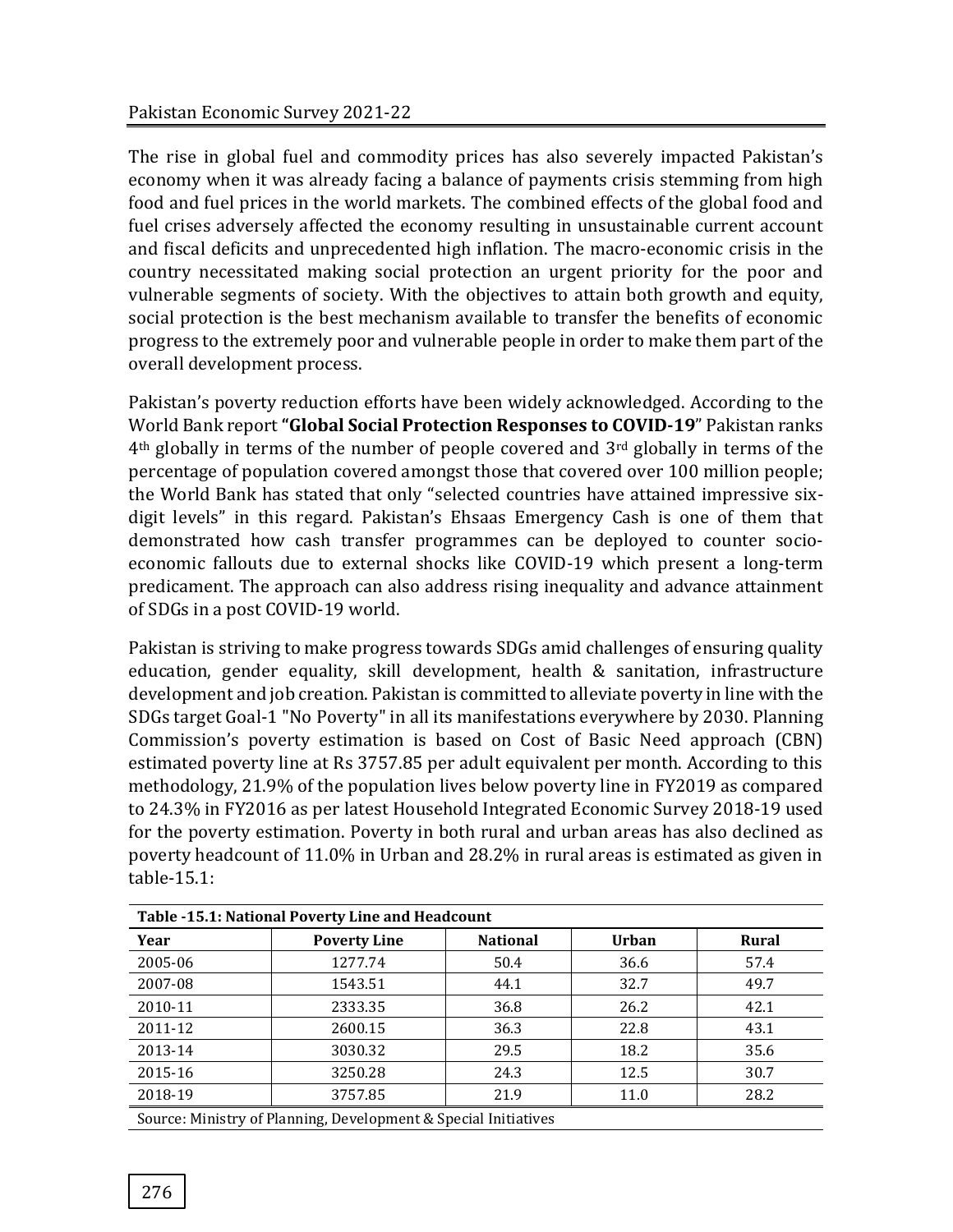

#### **Income Inequalities:**

Income distribution also matters in poverty alleviation. A highly unequal income distribution makes it harder to reduce poverty. Reducing income inequality will increase the numbers who benefit from the same rate of economic growth. Conversely, higher inequality will require even more growth to yield the same reduction in poverty. Over the years, the pattern of income distribution in Pakistan, measured in terms of Gini Coefficient and household income share of the lowest and the highest 20 percent for rural and urban areas has been mixed and moderate. The Household Income and Expenditure Surveys (HIES) undertaken periodically since 1961-64 to 2018-19, provides data for the selected years. The Gini Coefficient of household income had been around 0.35 or below since the 1960s, reaching 0.407 in 1990-91, 0.410 in 1998-99, and after that it started decreasing due to improved poverty situation and reached to 0.30 in 2018-19 as compared to 0.33 in 2005-06. The persistent declined in poverty owing to well targeted poverty reduction programmes by the government as shown in the Table-15.2:

| Table -15.2: Gini Co-efficient adjusted by Hh weigths |                                                              |                    |                    |  |  |  |  |
|-------------------------------------------------------|--------------------------------------------------------------|--------------------|--------------------|--|--|--|--|
| <b>Years</b>                                          | Pakistan                                                     | <b>Urban</b>       | <b>Rural</b>       |  |  |  |  |
| 2005-06                                               | 0.330                                                        | 0.376              | 0.265              |  |  |  |  |
| 2007-08                                               | $0.314\downarrow$                                            | $0.354\sqrt{ }$    | $0.264\downarrow$  |  |  |  |  |
| 2010-11                                               | $0.296\downarrow$                                            | $0.334\sqrt{ }$    | $0.253\downarrow$  |  |  |  |  |
| 2011-12                                               | 0.307 <sup>†</sup>                                           | 0.351 <sup>†</sup> | $0.250\downarrow$  |  |  |  |  |
| 2013-14                                               | $0.299\downarrow$                                            | $0.323\downarrow$  | 0.259 <sup>†</sup> |  |  |  |  |
| 2015-16                                               | 0.326                                                        | 0.356 <sup>†</sup> | 0.266              |  |  |  |  |
| 2018-19                                               | $0.303\downarrow$                                            | $0.328\downarrow$  | $0.248\downarrow$  |  |  |  |  |
|                                                       | Course Minister of Donning Dovelopment & Crootel Initiatives |                    |                    |  |  |  |  |

Source: Ministry of Planning, Development & Special Initiatives

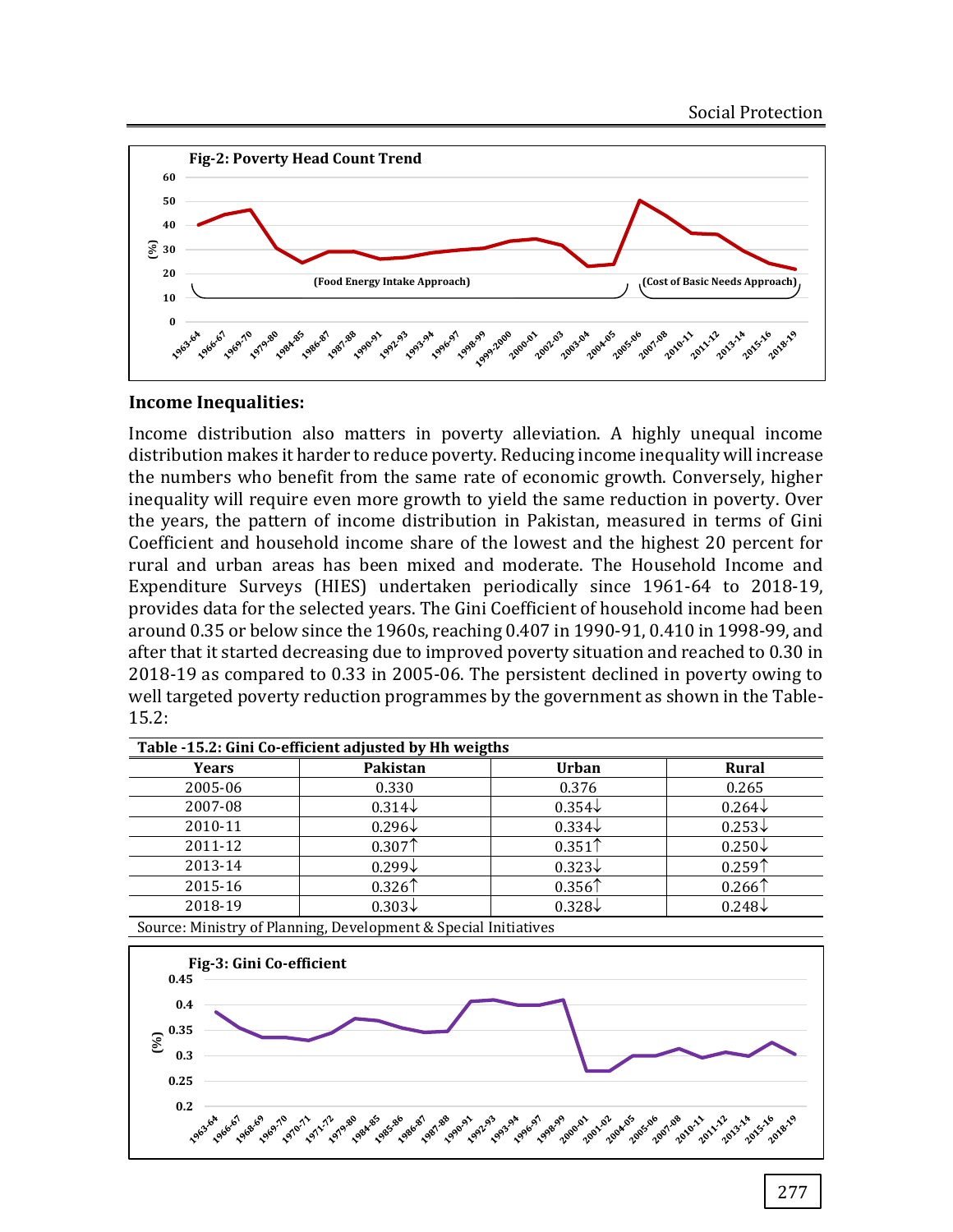### **Tracking the Pro-Poor Expenditures:**

Expenditure on 14 pro-poor sectors is showing increasing trend in absolute terms in pro-poor public expenditure. In 2016-17 it stood at 8.5 percent of GDP, 8.1 percent of GDP in 2017-18, 7.1 percent in 2018-19, 7.9 percent in 2019-20, while it slightly dropped to 7.7 percent of GDP in 2020-21. However, in absolute term it increased to Rs 4,282.14 billion as compared to Rs 3760.50 billion in 2019-20. The PRSP expenditures as percentage of GDP varies due to rebasing of National Accounts from 2005-06 to 2015- 16 as shown in Table 15.3 below**:**

| Table-15.3: PRSP Budgetary Expenditures by Sector<br>(Rs million) |           |           |           |           |           |  |  |  |
|-------------------------------------------------------------------|-----------|-----------|-----------|-----------|-----------|--|--|--|
| <b>Sectors</b>                                                    | 2016-17   | 2017-18   | 2018-19   | 2019-20   | 2020-21*  |  |  |  |
| Roads, Highways & Bridges                                         | 526,356   | 452,463   | 400,623   | 342,689   | 383,961   |  |  |  |
| Environment / Water Supply and<br>Sanitation                      | 72,031    | 77,932    | 45,186    | 70,337    | 87,149    |  |  |  |
| Education                                                         | 699,222   | 829,152   | 868,022   | 901,013   | 988,032   |  |  |  |
| Health                                                            | 328,962   | 416,467   | 421,778   | 505,411   | 657,185   |  |  |  |
| <b>Population Planning</b>                                        | 20,338    | 20,451    | 14,328    | 11,381    | 12,761    |  |  |  |
| Social Security & Welfare**                                       | 259,455   | 257,534   | 173,443   | 280,258   | 257,031   |  |  |  |
| Natural Calamities & Other Disasters                              | 27,461    | 19,062    | 20,933    | 72,353    | 90,683    |  |  |  |
| Agriculture                                                       | 258,396   | 277,867   | 256,697   | 377,093   | 328,441   |  |  |  |
| Land Reclamation                                                  | 2,558     | 2,730     | 2,538     | 2,418     | 3,054     |  |  |  |
| Rural Development                                                 | 30,934    | 42,127    | 11,958    | 29,738    | 49,703    |  |  |  |
| Subsidies                                                         | 403,139   | 327,767   | 387,092   | 635,816   | 857,789   |  |  |  |
| Low Cost Housing                                                  | 422       | 349       | 704       | 1,766     | 2,242     |  |  |  |
| Justice Administration                                            | 41,926    | 53,461    | 65,937    | 72,737    | 83,397    |  |  |  |
| Law and Order                                                     | 356,217   | 390,556   | 430,063   | 457,487   | 480,712   |  |  |  |
| Total                                                             | 3,027,417 | 3,167,918 | 3,099,302 | 3,760,497 | 4,282,140 |  |  |  |
| Total as % age of GDP (2015-2016 base)                            | 8.5       | 8.1       | 7.1       | 7.9       | 7.7       |  |  |  |

\*: Provisional,

\*\*: Social Security & Welfare includes the expenditure of BISP, SDGs, and PBM.

Source: External Finance Wing, Ministry of Finance

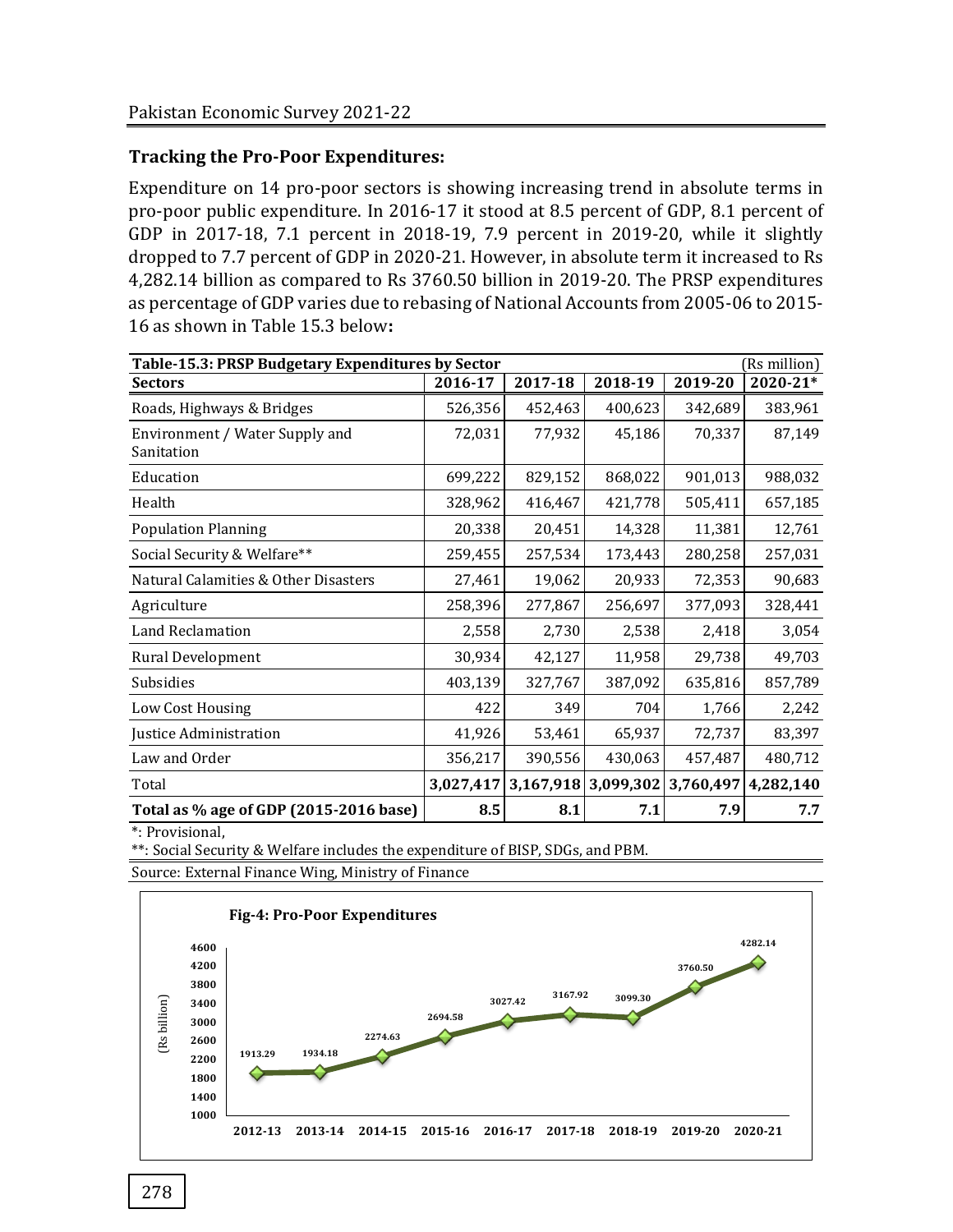# **Social Safety Programmes**

Social safety net Programmes provide minimal safeguard to the poor and vulnerable which form an essential element of our poverty reduction strategy. These programmes are in the form of direct cash transfers and other services which include both budgetary and non- budgetary programmes. Budgeted social safety net programmes include Benazir Income Support programme (BISP), Pakistan Bait-ul-Mal (PBM) while Zakat, Employees Old-age Benefit Institution (EOBI), Workers Welfare Fund (WWF) and Pakistan Poverty Alleviation Fund (PPAF) is the non-budgetary part of the programme. Microfinance through specialized financial institutions also provides micro finance services to the needy poor.

**I. Benazir Income Support Programme (BISP):** BISP, a targeted unconditional cash transfer programme, was implemented by focusing on poor women with an immediate objective of consumption smoothing and meeting the targets of SDGs to eradicate extreme & chronic poverty and empowerment of women. BISP provides an extremely important social safety to the poorest segments of the society and its carefully designed schemes add value to the overall mission of empowering women.

# **Key Policy Measures/Steps Taken:**

# **A. Un-Conditional Cash Transfer (UCT) Programme:**

- i) **Expansion of Ehsaas Kafaalat Programme:** BISP is currently disbursing payments to around 5.7 million regular beneficiaries under its Ehsaas Kafaalat Programme. During FY2022, the number of regular beneficiaries has been enhanced to 8.0 million.
- ii) **Ehsaas Cash Assistance Programme Phase-II:** Keeping in view the increase in economic hardships due to the 3rd wave of COVID-19, second phase of Ehsaas Emergency Cash Programme (ECAP-II) has been launched in June, 2021. As of 30- 03-2022, an amount of Rs 30.18 billion has been disbursed to 2.50 million additional beneficiaries (other than UCT beneficiaries) @ Rs 12,000/- per beneficiaries to ever-married women of the eligible families having valid CNIC.
- iii) **Emergency Relief Assistance to AJ&K Line of Control (LOC) Affectees:** Families living along the LOC are being provided cash assistance by BISP. Under this programme, additional beneficiaries (other than UCT beneficiaries) are being provided emergency cash assistance @ Rs 24,000/- in two installments of Rs 12,000/- each. As on 31-03-2022, an amount of Rs 251.26 million has been disbursed as 1st installment of Rs 12,000/- each to 20,938 beneficiary families.
- iv) **Harnai Earthquake Relief Programme:** In order to mitigate the effects of recent earthquake, BISP provided one-time cash assistance of Rs 12,000/- each, to families belonging to District Harnai appearing in the new database of NSER Survey. Rs 151.88 million was provided to 12,657 beneficiary families @ Rs 12,000/- per beneficiary.
- v) **Emergency Relief Package for Tirah Valley, Khyber District, KPK:** BISP has provided one-time cash assistance of Rs 20,000/- per family to temporary displaced families of Tirah Valley, Khyber District, KPK due to increased militancy/unrest and subsequent operations by Pakistan Army against the terrorists. Under this relief package, Rs 86.86 million was distributed to around 4,343 beneficiary families of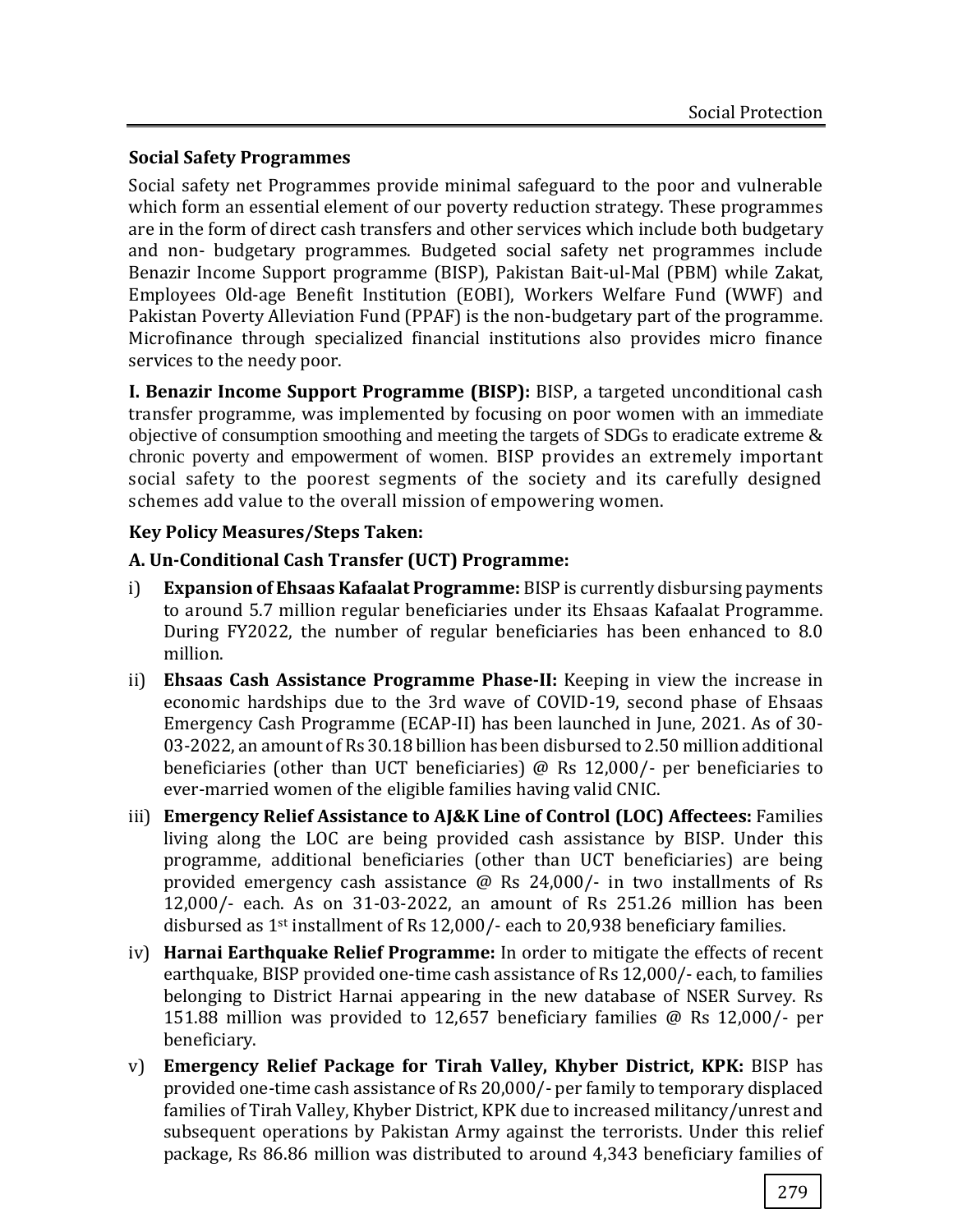Tirah Valley.

- vi) **Payments Related Grievance Redressal System:** BISP has developed an automated Payment Complaint Management System (PCMS) through which payments related complaints can be launched and resolved in an automated manner. It is used by the BISP's Tehsil offices to register and resolve complaints of the beneficiaries. PCMS has been refined to process all types of complaints reported during field activities. Moreover, the PCMS has also been integrated with Complaint Resolution Mechanisms (CRMs) of BISP partner banks to further enhance the efficiency of complaints resolution mechanism**.**
- vii) **Financial Inclusion and Financial Literacy Programmes:** In pursuance of Ehsaas Financial Inclusion Strategy, BISP has designed and launched a pilot project for opening of Savings Accounts (Mobile Wallets) and provision of Financial Literacy to Ehsaas Kafaalat beneficiaries. After evaluating the pilot, a detailed road map and action plan will be prepared and Mobile Wallet and Financial Literacy programmes will be launched across the country which will pave the way for formal interaction of Kafaalat beneficiaries with the economy.
- viii)**Hybrid Social Protection Programme (HSP):** BISP is also working on HSP Programme which will blend social assistance with social risk mitigation elements to promote savings that informal sector workers can fall back on in case of shocks, while also providing a platform through which the government can more rapidly deploy additional support during a crisis. The basic model, drawn from global experiences, will be a contributory savings scheme with matching incentives, with a short-to-medium term horizon for withdrawals. The HSP scheme will allow exiting BISP beneficiaries to receive support by way of fiscal incentives to save in a platform created to meet their needs. The scheme will rely on existing institutional capacity and digital for efficient delivery and promoting behavioral change. The programme is currently in design phase with the technical assistance of World Bank, Asian Development Bank and other stakeholders.
- ix) **Indexation of Cash Transfer:** In pursuance to fulfill the requirement under IMF's Extended Fund Facility Program, 2019-20 as well as World Bank's Second Securing Human Investments to Foster Transformation (SHIFT-II) Policy Reform Framework, BISP in coordination with Finance Division and World Bank has developed an institutional mechanism as well as proposal to increase the cash assistance under Kafaalat @ Rs 166.33/- per month or Rs 500/- per quarter w.e.f 1st January, 2022 has been approved by the Federal Cabinet.
- x) **Designing of a New Innovated Payment Model:** BISP is striving continuously for improving its payment model and incorporating innovative solutions and new technologies to further improve the service delivery at the beneficiary level. In this regard, BISP has initiated the work for designing a new payment model in consultation with key stakeholders as well as various national and international organizations with experience in designing and executing payment systems, especially in the Social Protection Programmes with particular emphasis on G2P payments.
- xi) **Imported Service Delivery:** BISP is providing assistance and guidance to its beneficiaries regarding all initiatives at tehsil level. BISP has a dedicated call center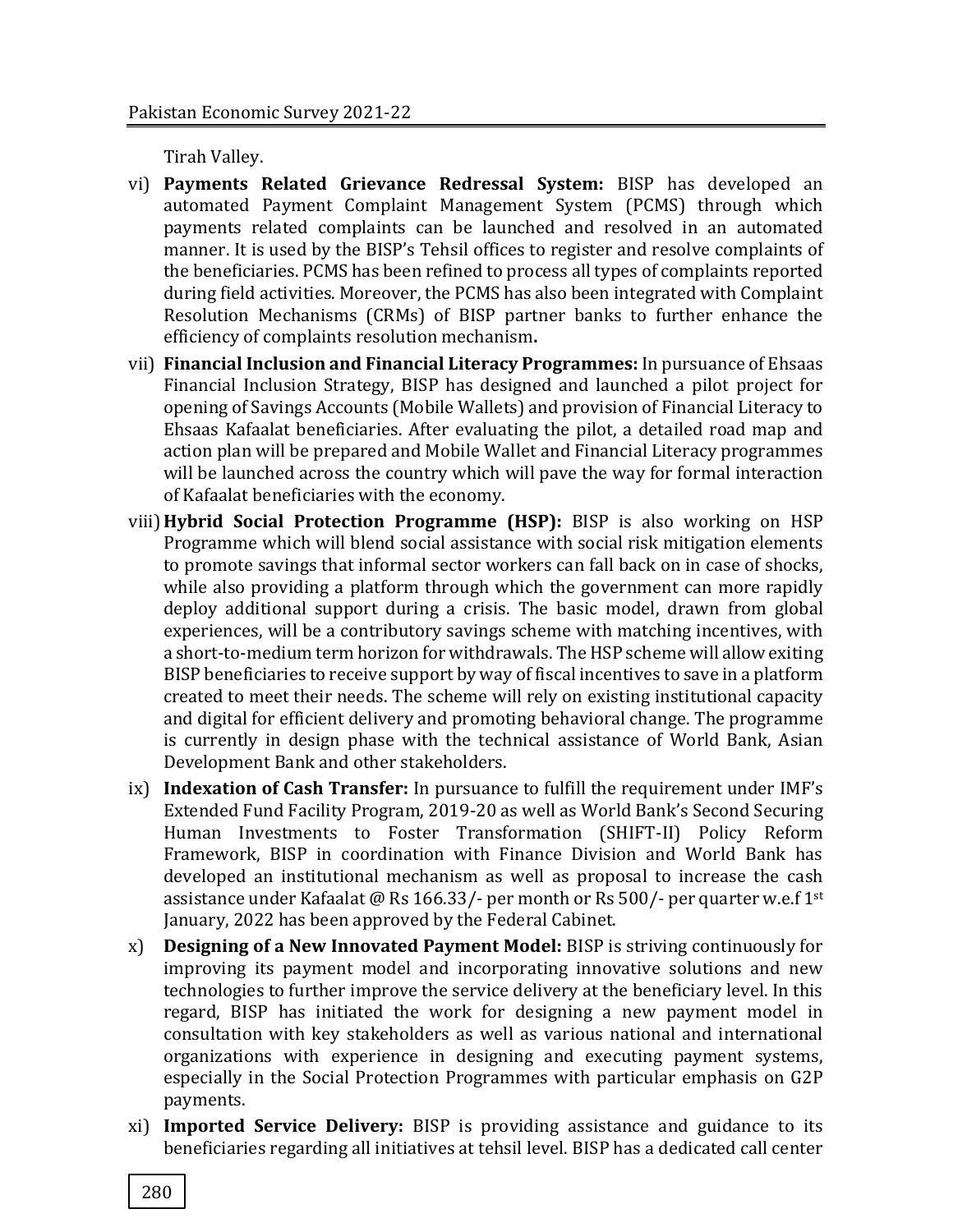to improve service delivery and also address the grievances of the beneficiaries facilitated through Interactive Voice Response System for solution of complaints timely. The call center can be accessed at Toll free number (080026477) from 9 A.M to 5 P.M.

### **B. Conditional Cash Transfer (CCT) Programme:**

i) **Conditional Cash Transfer-Education:** The overall objective of this programme is to encourage education of BISP beneficiary families and households through regular cash transfers to invest in human capital development. Since 1st July 2021, the scope of work of programme expanded from Primary to Secondary and Higher Secondary level and currently operational in all over the country. Attendance of at least 70 percent for a beneficiary child is mandatory in school/college within a quarter to receive cash transfer from 2nd quarter and onwards. So far, 6.52 million children have been enrolled and Rs 25 billion have been paid through Ehsaas Taleemi Wazaif Programme since inception and 3.22 million children have been enrolled and Rs 5.0 billion have been disbursed during FY2022. An amount of stipend rate of students is given as below:

| <b>Description</b>     | Age Criteria | Per Boy/per quarter (Rs) | Per Girl/Per Quarter (Rs) |
|------------------------|--------------|--------------------------|---------------------------|
| Primary Level          | 4-12 Years   | 1.500                    | 2.000                     |
| Secondary Level        | 8-18 Years   | 2.500                    | 3.000                     |
| Higher Secondary Level | 13-22 Years  | 3.500                    | 4.000                     |

- ii) **Ehsaas Undergraduate Scholarship Project (EUSP):** Aiming to provide higher education opportunities for 200,000 students (50 percent girls) coming from under-privileged backgrounds having family income of Rs 45,000/- per month or less of the applicant student, the 4-year Ehsaas undergraduate scholarship programme worth Rs 24 billion was launched in 2019. The project envisages providing merit and need based scholarships over 4-5 years of under-graduate education including tuition fees and stipends to cover living expenses, to study in HEC recognized 135 public sector Higher Education Institutions. During FY2020 and FY2021, Rs 13.2 billion were disbursed against 1,38,133 scholarships awarded to deserving students. For FY2022, Rs 9.5 billion were allocated and 122,000 applications have been received and its screening process will soon begin.
- iii) **Conditional Cash Transfer (CCT)- Health & Nutrition:** BISP has designed a CCT intervention in August, 2020 to increase the uptake of Health & Nutrition services of its beneficiaries. The primary objectives of the programme is to prevent stunting in children under two years of age, improved weight gain of pregnant women during pregnancy, reduce anemia and micronutrient deficiencies and prevent low birth weight. World Food Programme is the lead implementing partner for Ehsaas Nashonuma. 50 Ehsaas Nashonuma Centres across 14 districts are being established countrywide at the district and tehsil level to provide health services and conditional cash transfers under two years old; Rs 1500/- for a boy child and mother, and Rs 2000/- for a girl child mainly to prevent children from stunting growth issue. The total budget of the three-year program is approximately Rs 8.52 billion. Since the inception of this programme, 99,190 beneficiaries have been enrolled and Rs 310.81 million has been disbursed till March FY2022.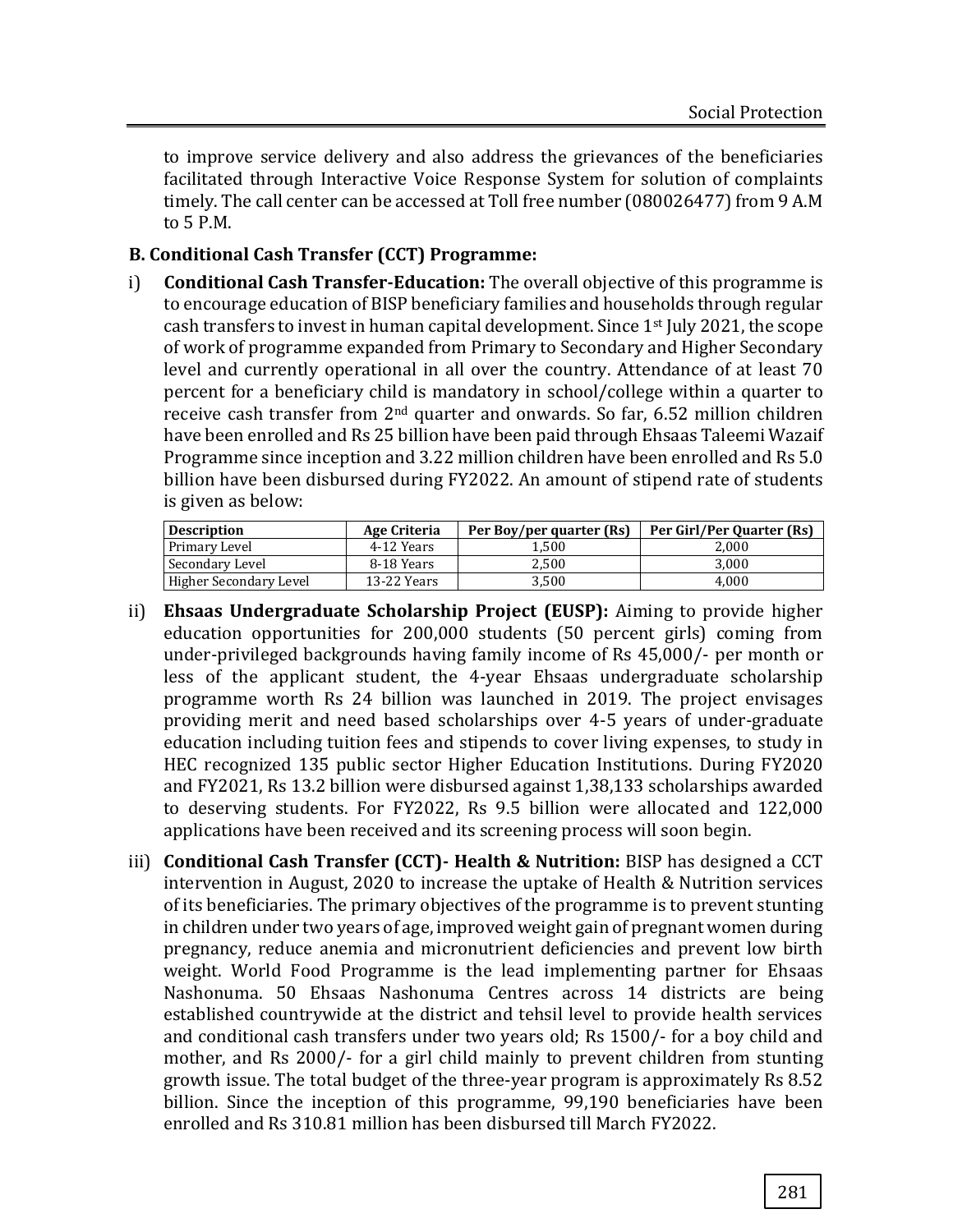**National Socio-Economic Registry (NSER):** BISP has completed a nationwide assessment of socio-economic and poverty condition of households through data collection of door-to-door (D2D) during the current fiscal year. BISP has enumerated approximately 34 million households depicting 104% coverage based on the 2017 National Census caseload. After completing D2D survey, now BISP is transitioning this NSER registry into a Dynamic Registry capable of updating the existing database with regular registration and updating household information of existing households. The Dynamic Registry is cost-effective as it evades the cumbersome cost of D2D Surveys for carpet coverage of households.

The registry is currently being validated against NADRA citizen registry records. As of now, all household records have been validated from NADRA through API-based validation mechanism. All CNICs are validated for the authenticity of the information. Once, the records are validated, poverty scores for households are calculated using Proxy Means Test (PMT) approach, and households with scores of 32 and below are considered potential beneficiaries.

During the outgoing fiscal year, the operationalization of NSER Registration Desks network has been increased to over 500 NSER Registration Centres, which are established at the Tehsil level in the entire country. These centres are established to redress citizens' grievances, including households who were missed out during the door-to-door coverage or households who are required to provide additional information/update existing data based on identified discrepancies.

Since its inception, BISP has managed to disburse Rs 1,326.27 billion to UCT and conditional cash grants. The year- wise released and disbursement on CCT and UCT grants are reflected in Table- 15.4 and Fig-5 & Fig-6:

| <b>Table-15.4: BISP Financial Achievements</b><br>(Rs in billion) |                 |                                                  |                                                    |                 |                                   |  |  |  |  |
|-------------------------------------------------------------------|-----------------|--------------------------------------------------|----------------------------------------------------|-----------------|-----------------------------------|--|--|--|--|
| Year                                                              | <b>Released</b> |                                                  | <b>Funds Transfer to Cash Grants</b>               |                 |                                   |  |  |  |  |
|                                                                   |                 | <b>Conditional Cash</b><br><b>Transfer (CCT)</b> | <b>Unconditional Cash</b><br><b>Transfer (UCT)</b> | Total (UCT+CCT) | <b>Beneficiaries</b><br>(million) |  |  |  |  |
| 2008-09                                                           | 15.32           | 0.04                                             | 15.81                                              | 15.85           | 1.76                              |  |  |  |  |
| 2009-10                                                           | 39.94           | 2.89                                             | 31.94                                              | 34.83           | 2.58                              |  |  |  |  |
| 2010-11                                                           | 34.42           | 5.30                                             | 29.66                                              | 34.96           | 3.10                              |  |  |  |  |
| 2011-12                                                           | 49.53           | 4.28                                             | 41.60                                              | 45.88           | 3.68                              |  |  |  |  |
| 2012-13                                                           | 50.10           | 3.17                                             | 43.30                                              | 46.47           | 3.75                              |  |  |  |  |
| 2013-14                                                           | 69.62           | 1.20                                             | 65.11                                              | 66.31           | 4.64                              |  |  |  |  |
| 2014-15                                                           | 91.78           | 0.45                                             | 88.59                                              | 89.04           | 5.05                              |  |  |  |  |
| 2015-16                                                           | 102.00          | 1.88                                             | 96.65                                              | 98.53           | 5.21                              |  |  |  |  |
| 2016-17                                                           | 111.50          | 2.27                                             | 102.10                                             | 104.37          | 5.46                              |  |  |  |  |
| 2017-18                                                           | 107.00          | 3.20                                             | 99.00                                              | 102.20          | 5.63                              |  |  |  |  |
| 2018-19                                                           | 116.50          | 4.01                                             | 104.60                                             | 108.61          | 5.78                              |  |  |  |  |
| 2019-20                                                           | 243.71          | 3.70                                             | 228.67                                             | 232.37          | 9.10                              |  |  |  |  |
| 2020-21                                                           | 194.29          | 5.57                                             | 169.40                                             | 174.97          | 7.06                              |  |  |  |  |
| $2021 - 22*$                                                      | 187.50          | 7.96                                             | 163.93                                             | 171.88          | 9.11                              |  |  |  |  |
| <b>Total</b>                                                      | 1,413.21        | 45.91                                            | 1,280.36                                           | 1,326.27        |                                   |  |  |  |  |
| *Till 31 <sup>st</sup> March, 2022                                |                 |                                                  |                                                    |                 |                                   |  |  |  |  |
|                                                                   |                 | Source: Benazir Income Support Programme (BISP)  |                                                    |                 |                                   |  |  |  |  |

# **BISP Financial Progress:**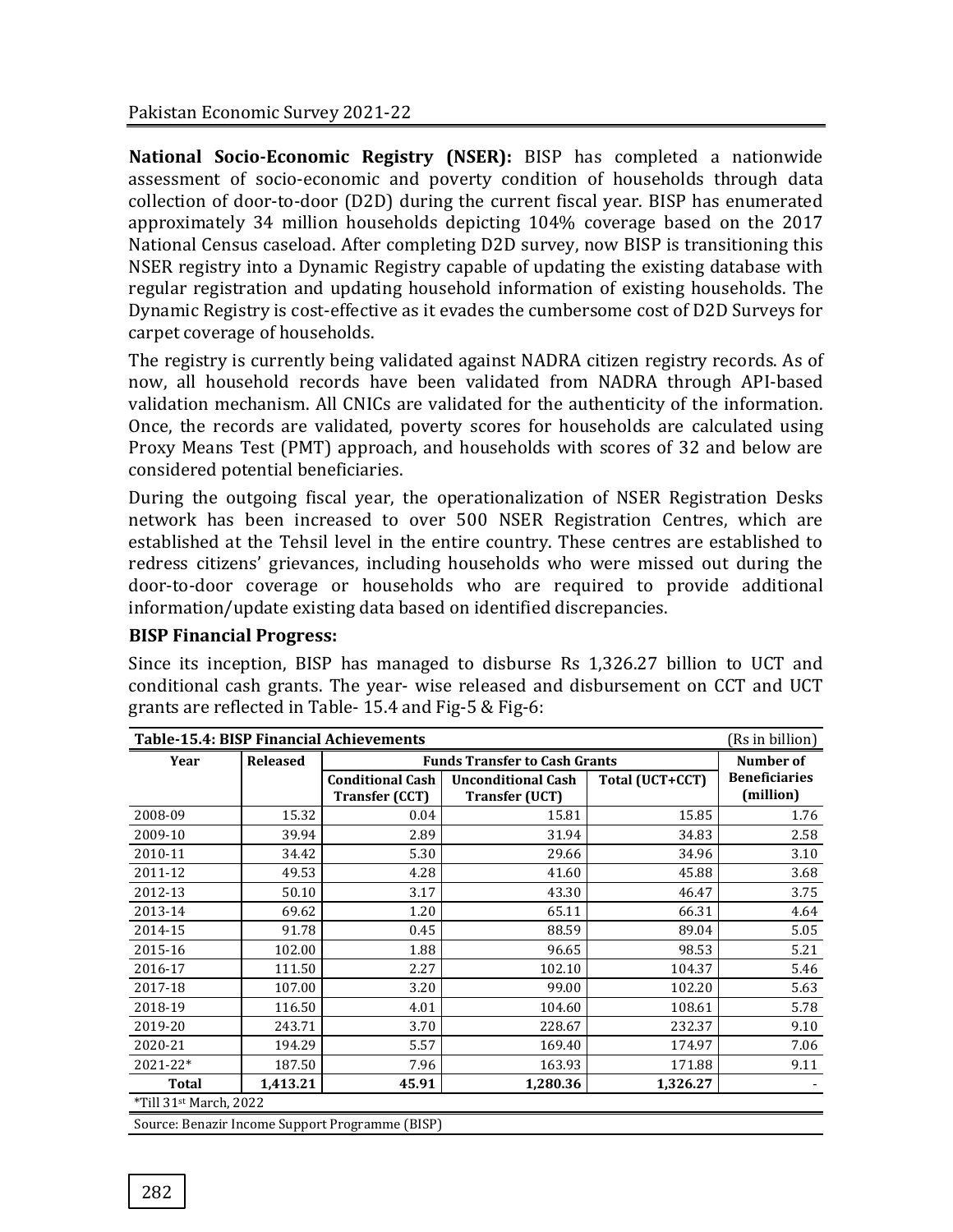

**II. Pakistan Poverty Alleviation Fund (PPAF):** PPAF's mission is to transform the lives of the poor to create a more equitable and prosperous Pakistan. It has outreach in 147 districts across all four provinces and regions of the country, supporting communities to access improved infrastructure, energy, health, education, livelihoods, finance, and develop resilience to disasters. PPAF's approach to graduating households out of poverty contributes directly to SDGs-1 & 8, with the underlying policy objectives being to mainstream the graduation approach as part of the government poverty alleviation agenda, and ensure greater access to finance, especially for women.

Since its inception in April 2000 till March 2022, PPAF has disbursed approximately Rs 237.56 billion to its Partner Organizations (POs) in 147 districts across the country. A total of 8.4 million microcredit loans have been disbursed with 60 percent loans to women and 80 percent financing extended to rural areas. Following are the key achievements under the PPAF:

- i) 38,800 health, education, water, and infrastructure projects completed;
- ii) 440,000 credit groups and 146,900 community organizations formed;
- iii) 1,156,000 individuals (49% women) received managerial and livelihood trainings;
- iv) 196,000 productive assets transferred to ultra and vulnerable poor households (64% women);
- v) Over 2,327,500 interest-free loans (53% women) disbursed through Interest-Free Loan (IFL) Programme;
- vi) 26,000 individuals including women and youth trained on enterprise development under Waseela-e-Haq National & Waseela-e-Haq Sindh programmes of the BISP facilitated in establishing their successful ventures;
- vii) 30,800 persons with disabilities rehabilitated.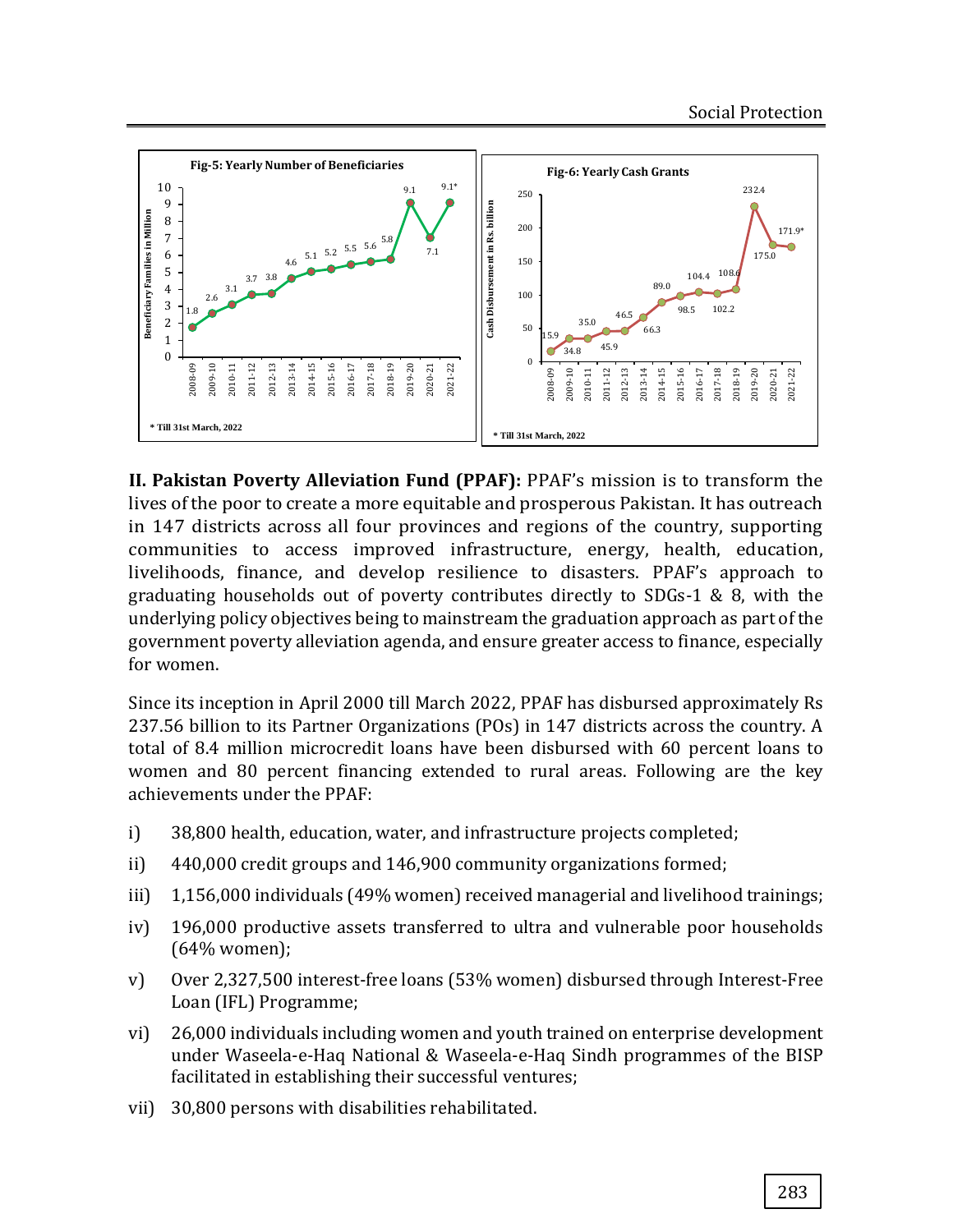**Interest-Free Loan (IFL) Programme under PPAF:** The IFL is one of the major components of the initiative being implemented by the PPAF through its 21 partners organisations. The range of interest-free loans is Rs 20,000 – Rs 75,000. As many as 2.8 million interest-free loans will be provided (50,000 loans a month) for the next 4 years to 1.7 million households.

Since inception of the programme in July 2019 till March 2022, a total of 1,805,297 loans (49 percent loans to women) have been disbursed Rs 64.87 billion. During July 2021- March 2022, a total of 389,238 interest free loans (61% loans to women) amounting Rs 14.41 billion have been disbursed to the borrowers. The programme is being executed through 768 Loan Centers/Branches in about 75 districts by 21 partners organisations across the country. The detail of physical progress of IFL programme is given in table below:

| Sr.<br># | <b>Particulars</b>                            | <b>Progress for</b><br>July-March FY2022 |         |              | <b>Cumulative</b><br>as of March 2022 |         |              |
|----------|-----------------------------------------------|------------------------------------------|---------|--------------|---------------------------------------|---------|--------------|
|          |                                               | Men                                      | Women   | <b>Total</b> | Men                                   | Women   | <b>Total</b> |
|          | Number of loans disbursed<br>to borrowers     | 153,436                                  | 235,802 | 389,238      | 919,474                               | 885,823 | 1,805,297    |
| 2        | Amount disbursed to<br>borrowers (Rs billion) | 5.74                                     | 8.67    | 14.41        | 35.13                                 | 29.78   | 64.87        |
| 3        | Number of Loan Centers                        | 768                                      |         |              |                                       |         |              |

The diversity of loans disbursed shows that 34.1% of loans are for commodity/ petty trading, 20.3% for livestock/ poultry/ fish farming, 16.3% for embroidery/ stitching/ handicrafts, 13% for services (barber, carts etc.), 8.3% for agriculture/ cropping, and 8% for manufacturing/ light engineering/ workshop:



During the reporting period, 85.28 percent loans provided in Punjab, 6.53 percent in Sindh, 6.09 percent in KP, 1.31 percent in Balochistan, 0.53 percent in Gilgit-Baltistan and 0.27 percent in Azad Jammu and Kashmir (AJK). Provincial breakdown of loans and amount disbursed is mentioned in table-15.5: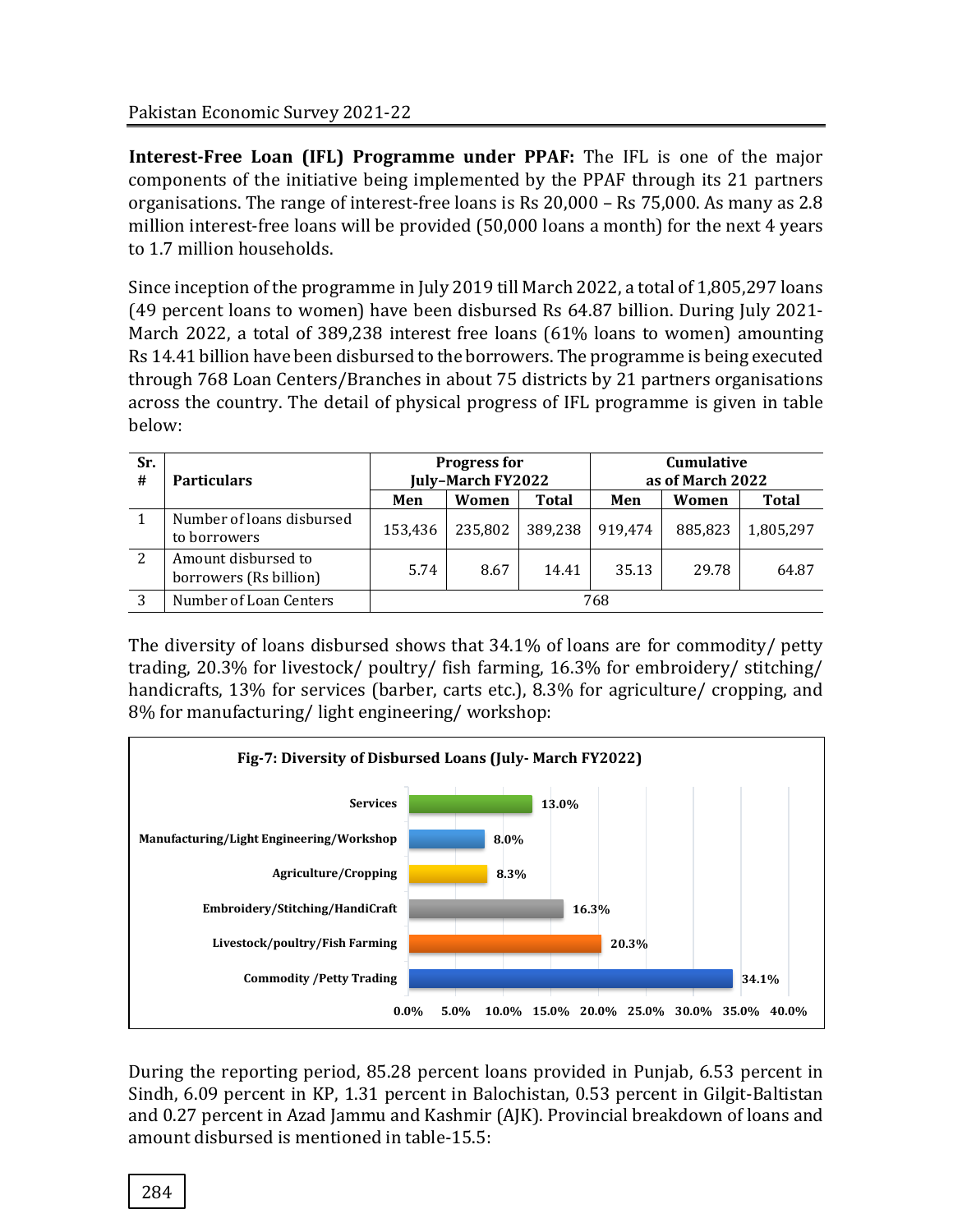| Table-15.5: Province/Region wise Interest Free Loan (IFL) Progress (July 2021 to March 2022) |                                                       |                     |              |             |                                      |           |  |
|----------------------------------------------------------------------------------------------|-------------------------------------------------------|---------------------|--------------|-------------|--------------------------------------|-----------|--|
| <b>Province / Region</b>                                                                     |                                                       | <b>No. of Loans</b> |              |             | <b>Amount Disbursed (Rs million)</b> |           |  |
| <b>Name</b>                                                                                  | Male                                                  | Female              | <b>Total</b> | <b>Male</b> | Female                               | Total     |  |
| AJK                                                                                          | 66                                                    | 730                 | 796          | 3.00        | 35.21                                | 38.21     |  |
| Balochistan                                                                                  | 3,061                                                 | 754                 | 3,815        | 160.88      | 27.71                                | 188.59    |  |
| GB                                                                                           | 537                                                   | 901                 | 1,438        | 28.39       | 47.48                                | 75.87     |  |
| Khyber Pakhtunkhwa                                                                           | 13.674                                                | 11.227              | 24.901       | 541.57      | 336.29                               | 877.86    |  |
| Punjab                                                                                       | 130,772                                               | 202.892             | 333,664      | 4,793.69    | 7,498.78                             | 12,292.47 |  |
| Sindh                                                                                        | 5,326                                                 | 19.298              | 24.624       | 216.44      | 724.60                               | 941.04    |  |
| <b>Total</b>                                                                                 | 153,436                                               | 235,802             | 389,238      | 5,743.96    | 8,670.07                             | 14,414.03 |  |
|                                                                                              | Source: Pakistan Poverty Alleviation Fund, Islamabad. |                     |              |             |                                      |           |  |

**Table-15.5: Province/Region wise Interest Free Loan (IFL) Progress (July 2021 to March 2022 )**

## **Financial Progress of the PPAF**

During July-March FY2022, PPAF disbursed Rs 2,112.70 million to its Partner Organizations for various programmes funded by Donors and PPAF's own resources. The component-wise financial progress update is given in the table-15.6:

|                          | Table-15.6: PPAF Disbursement by Operating Units/Special Initiatives | (Rs million)            |  |  |  |  |  |
|--------------------------|----------------------------------------------------------------------|-------------------------|--|--|--|--|--|
| Sr#                      | <b>Programme Components</b>                                          | <b>Amount Disbursed</b> |  |  |  |  |  |
|                          | Institutional Development/Social Mobilization (ID/SM)                | 191.15                  |  |  |  |  |  |
| 2                        | Livelihood Enhancement and Protection (LEP)                          | 1,606.35                |  |  |  |  |  |
| 3                        | Water and Infrastructure (W&I)                                       | 156.74                  |  |  |  |  |  |
| 4                        | Education, Health and Nutrition (EHN)                                | 19.34                   |  |  |  |  |  |
|                          | Interest Free Loans (IFL)                                            | 139.12                  |  |  |  |  |  |
| 2,112.70<br><b>Total</b> |                                                                      |                         |  |  |  |  |  |
|                          | Source: Pakistan Poverty Alleviation Fund, Islamabad.                |                         |  |  |  |  |  |

During the reporting period, a total of 1,626 community institutions were formed and 8,804 community and PO staff members were trained (74% women) under the ID/SM component. Similarly, under the LEP component, 24,176 individuals (85% women) received skills and entrepreneurial trainings and 15,551 productive assets (95% to women) were transferred to ultra and vulnerable poor households. A total of 09 Water and Infrastructure sub-projects were completed benefitting 10,040 persons (including 51% women). A total of 389,238 (61% loans to women) loans were disbursed through the IFL Programme.

Overall, these projects and interventions benefitted around 389,238 poor and marginalized segments of the society during the July-March FY2022. The highlights of physical progress are given in table-15.7:

| Table-15.7: Physical Progress Update (July - March FY2022)             | (Numbers)                          |
|------------------------------------------------------------------------|------------------------------------|
| <b>Programme Components</b>                                            | <b>Physical</b><br><b>Progress</b> |
| <b>Institutional Development and Social Mobilization:</b>              |                                    |
| <b>Community Institutions Formed</b>                                   | 1,626                              |
| Community and PO staff trainees (74% women)                            | 8,804                              |
| <b>Livelihoods Enhancement and Protection</b>                          |                                    |
| Individuals received skills/entrepreneurial training (85% women)<br>٠  | 24,176                             |
| Productive assets transferred to ultra and vulnerable poor (95% women) | 15,551                             |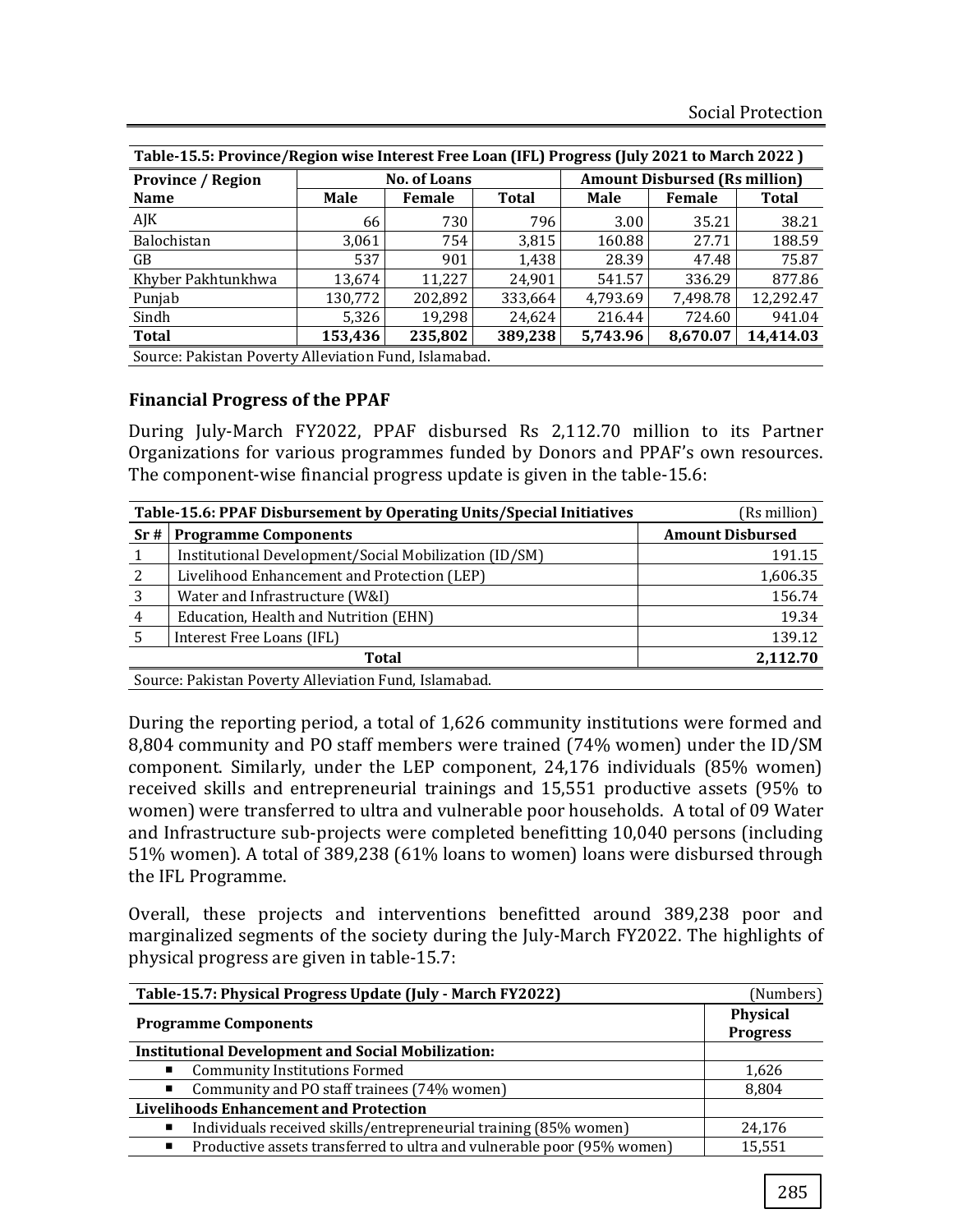| Table-15.7: Physical Progress Update (July - March FY2022) | (Numbers)                          |
|------------------------------------------------------------|------------------------------------|
| <b>Programme Components</b>                                | <b>Physical</b><br><b>Progress</b> |
| <b>Water and Infrastructure Sub-projects:</b>              |                                    |
| Sub-projects completed                                     | Q                                  |
| Sub-projects beneficiaries (51% women)<br>٠                | 10,040                             |
| <b>Interest Free Loans Scheme</b>                          |                                    |
| Number of Interest Free Loans (61% women)                  | 389,238                            |
| Source: Pakistan Poverty Alleviation Fund, Islamabad.      |                                    |

#### **Other Key Achievements and Initiatives during FY2022**

In addition to the above, following key achievements were made by the organization during the reporting period:

- PPAF qualified for the Pakistan Centre for Philanthropy (PCP) certification, valid for three years, for demonstrating excellence in its programme delivery and management.
- The United Nations High Commissioner for Refugees (UNHCR) has awarded Pre-Qualified for Procurement (PQP) status to PPAF. Valid till December 31, 2025, the status authorizes PPAF to carry out procurement activities for UNHCR funded programmes at the national level.
- PPAF dedicated Rs 9.0 million of its own resources to provide immediate relief assistance to the poorest communities severely affected by the earthquake in District Harnai. Emergency assistance included food, non-food items and shelter to 100 families in the worst-hit areas in the district.
- PPAF signed an agreement with the Planning and Development Department, Government of Gilgit-Baltistan (GB), to reduce poverty and enhance socioeconomic development in far flung areas of GB under collaborated development initiatives.
- A 120 KW solar lighting system was recently inaugurated by First Secretary, Embassy Federal Republic of Germany, Director, KfW Islamabad along-with PPAF's partner organization implementing the project in village Jabba of district Swabi.
- PPAF signed MoUs with top financial institutions (FIs) to ease access to financing for Micro, Small and Medium Enterprises under the EU funded Growth for Rural Advancement and Sustainable Progress programme. MoUs were signed with Asia Insurance Company, Askari Bank Limited, Mobilink Microfinance Bank Limited, The First Microfinance Bank Limited and the Zarai Taraqiati Bank Limited in December 2021.

**III. Microfinance Initiatives:** The Pakistan Microfinance Network (PMN) is the national association for retail players in the microfinance industry with a membership of 46 Microfinance Providers including Microfinance Banks (regulated by SBP) and Non-Bank Microfinance companies (regulated by SECP).

The microfinance industry broadly provides services in three categories of micro-credit, micro-savings, and micro-insurance. As shown in Table 15.8, the sector continued an upward trend. The micro-credit outreach witnessed 16 percent growth with active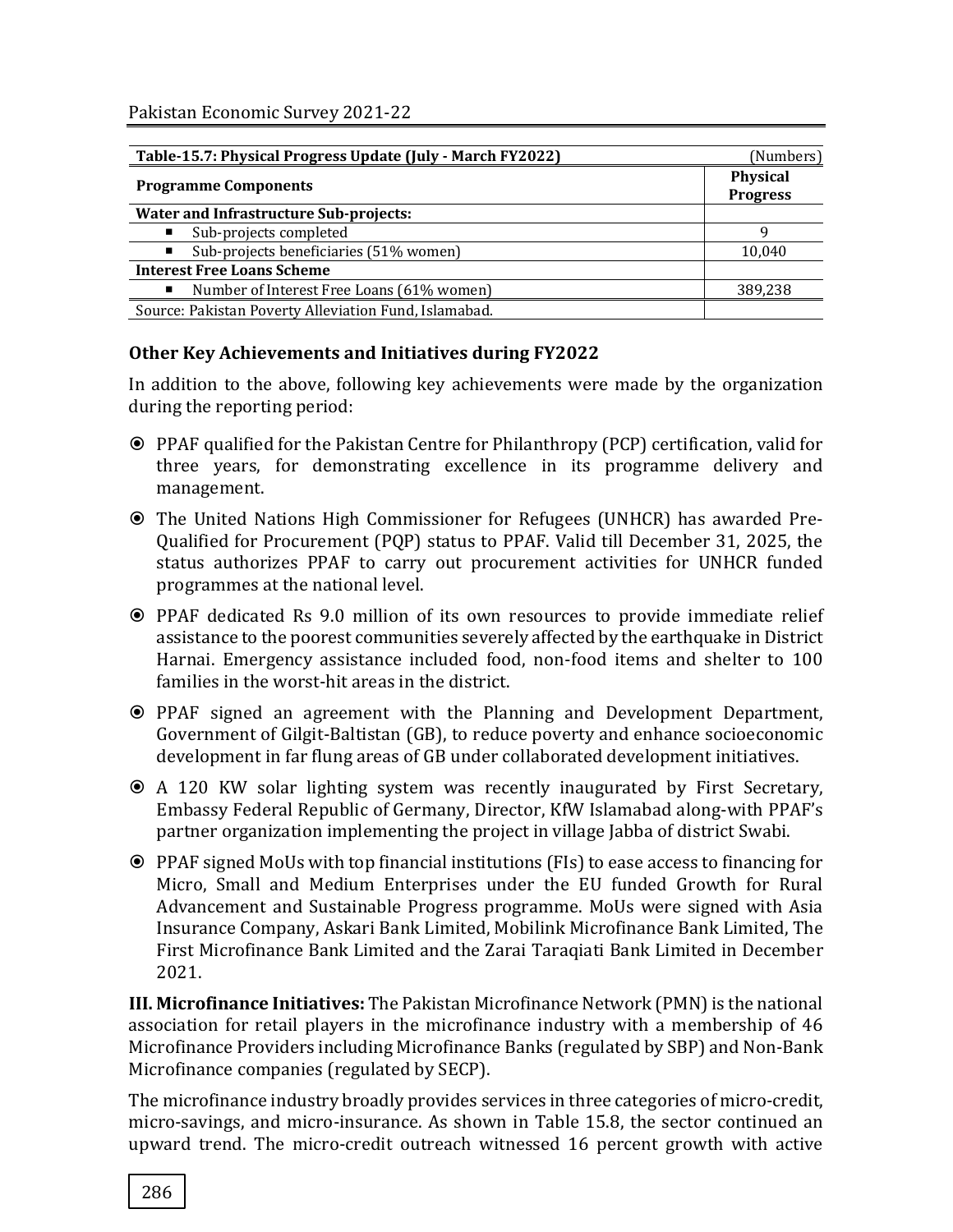borrowers touching 8.1 million during the year 2021, while the gross loan portfolio registered 21 percent growth reaching Rs 393 billion during the same year. Microsavings, on the other hand, posted a growth of 23 percent under active savers increased to over 78.7 million and the value of their savings reached to Rs 422.5 billion, an increase of 13 percent over the corresponding year. Moreover, micro-insurance also remained positive wherein the number of policyholders increased by 12 percent touched to 8.2 million, whereas sum insured posted a robust growth of 30 percent reached to Rs 319 billion.

| Table 15.8: Active Borrowers, Active Savers, and Active Policyholders |                            |                       |                      |                       |                                 |                                    |  |
|-----------------------------------------------------------------------|----------------------------|-----------------------|----------------------|-----------------------|---------------------------------|------------------------------------|--|
|                                                                       | Micro-Credit               |                       | <b>Micro-Savings</b> |                       | Micro-Insurance                 |                                    |  |
| <b>Details</b>                                                        | Active<br><b>Borrowers</b> | Value<br>(Rs million) | <b>Active Savers</b> | Value<br>(Rs million) | <b>Policy</b><br><b>Holders</b> | <b>Sum Insured</b><br>(Rs million) |  |
| $2021*$                                                               | 8,122,085                  | 392,585               | 78,731,952           | 422,547               | 8,228,178                       | 319,255                            |  |
| 2020*                                                                 | 7,005,885                  | 324,155               | 64,112,657           | 374,362               | 7,324,379                       | 244,650                            |  |
| Increase/decrease (Net)                                               | 1,116,200                  | 68,429                | 14,619,295           | 48,185                | 903,799                         | 74,604                             |  |
| Increase/Decrease (%)                                                 | 16%                        | 21%                   | 23%                  | 13%                   | 12%                             | 30%                                |  |
| *: Calendar Year                                                      |                            |                       |                      |                       |                                 |                                    |  |
| Source: Pakistan Microfinance Network                                 |                            |                       |                      |                       |                                 |                                    |  |

The microfinance sector in Pakistan has been dedicated towards improving access to economic opportunities and growth for the marginalized segments of the population. Improving access to financial services is inadequate without considering social and developmental areas of improvement. These areas have been a priority for Microfinance Providers (MFPs) as evidenced by their engagement in a number of social and development initiatives like increasing access to financial services, development of start-up and existing enterprises, poverty alleviation, employment generation, and promoting gender equality.

It is provided as a package through Microfinance Banks (MFBs), Microfinance Institutions (MFIs), Rural Support Programmes (RSPs) and Others including Commercial Financial Institutions (CFIs) and Non-Government Organizations (NGOs). Table-15.9 presents the number of micro-credit beneficiaries with outstanding loan portfolios and disbursements by loan providers upto December 2021.

| Table 15.9: Micro credit beneficiaries, outstanding loans portfolio and loan disbursement as of Dec. 2021 |                            |                                            |                                     |                              |  |  |  |
|-----------------------------------------------------------------------------------------------------------|----------------------------|--------------------------------------------|-------------------------------------|------------------------------|--|--|--|
| <b>MFP</b>                                                                                                | Active<br><b>Borrowers</b> | <b>Outstanding Loans</b><br>Portfolio (Rs) | Number of<br><b>Loans Disbursed</b> | <b>Disbursements</b><br>(Rs) |  |  |  |
| <b>Total for Pakistan MF sector</b>                                                                       | 8,122,085                  | 392,584,787,202                            | 4,758,134                           | 134,615,948,880              |  |  |  |
|                                                                                                           |                            | <b>MFBs</b>                                |                                     |                              |  |  |  |
| Apna Microfinance Bank                                                                                    | 111,177                    | 11,997,793,718                             | 118,474                             | 15,413,106,287               |  |  |  |
| Advans Pakistan                                                                                           | 15,059                     | 2,494,002,192                              | 4,275                               | 956,096,984                  |  |  |  |
| FINCA Microfinance Bank                                                                                   | 202,094                    | 19,695,729,435                             | 31,639                              | 4,525,373,263                |  |  |  |
| HBL Microfinance Bank Limited                                                                             | 554,520                    | 59,244,623,755                             | 129,828                             | 19,096,480,461               |  |  |  |
| Khushhali Bank                                                                                            | 806,434                    | 72,513,039,269                             | 111,582                             | 16,889,052,839               |  |  |  |
| Mobilink Microfinance Bank                                                                                | 2,018,447                  | 38,369,832,811                             | 3,180,599                           | 13,382,574,633               |  |  |  |
| NRSP Bank                                                                                                 | 316,231                    | 30,847,512,808                             | 76,508                              | 8,447,299,810                |  |  |  |
| Pak Oman Microfinance Bank                                                                                | 55,981                     | 5,583,519,184                              | 16,662                              | 1,784,763,722                |  |  |  |
| Sindh Microfinance Bank                                                                                   | 53,993                     | 962.406.040                                | 14,037                              | 431,250,532                  |  |  |  |
| Telenor Microfinance Bank Limited                                                                         | 177,987                    | 11,796,070,764                             | 136,670                             | 4,154,411,381                |  |  |  |
| U Microfinance Bank                                                                                       | 346,390                    | 36,411,344,571                             | 25,659                              | 4,579,787,369                |  |  |  |
| <b>Total for MFBS</b>                                                                                     | 4,658,313                  | 289,915,874,547                            | 3,845,933                           | 89,660,197,282               |  |  |  |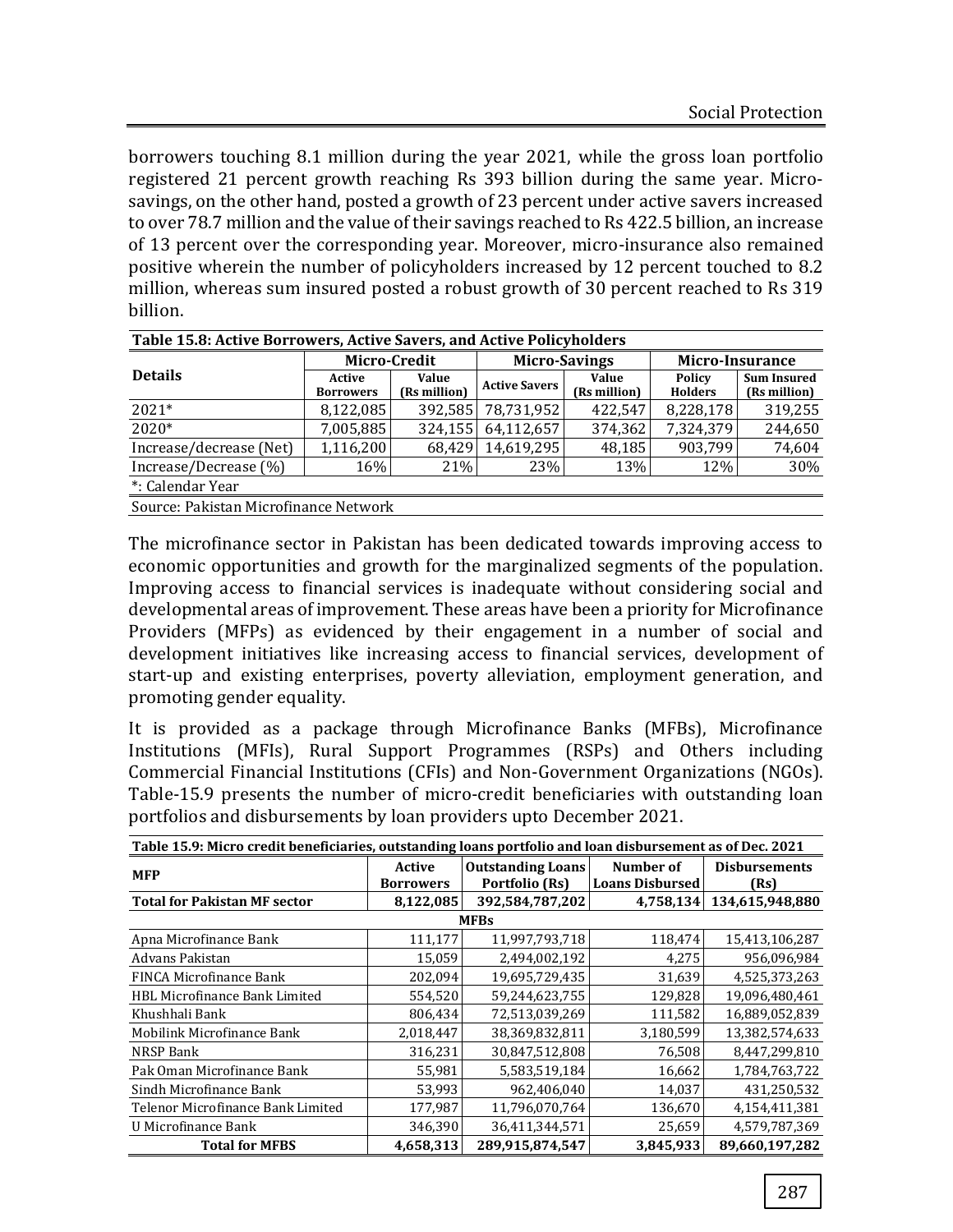| Table 15.9: Micro credit beneficiaries, outstanding loans portfolio and loan disbursement as of Dec. 2021 |                                                                                 |                           |                                            |                              |  |  |  |  |
|-----------------------------------------------------------------------------------------------------------|---------------------------------------------------------------------------------|---------------------------|--------------------------------------------|------------------------------|--|--|--|--|
| <b>MFP</b>                                                                                                | <b>Outstanding Loans</b><br><b>Active</b><br>Portfolio (Rs)<br><b>Borrowers</b> |                           | <b>Number of</b><br><b>Loans Disbursed</b> | <b>Disbursements</b><br>(Rs) |  |  |  |  |
| <b>MFIs</b>                                                                                               |                                                                                 |                           |                                            |                              |  |  |  |  |
| Agahe Pakistan                                                                                            | 41,940                                                                          | 1,116,906,322             | 13,894                                     | 572,686,705                  |  |  |  |  |
| Akhuwat Islamic Microfinance                                                                              | 725,633                                                                         | 21,611,817,412            | 137,407                                    | 6,057,430,900                |  |  |  |  |
| CSC Empowerment & Inclusion<br>Programme                                                                  | 45,628                                                                          | 1,676,869,596             | 10,737                                     | 598,327,662                  |  |  |  |  |
| Damen Support Programme                                                                                   | 125,013                                                                         | 4,135,515,772             | 30,825                                     | 2,065,600,000                |  |  |  |  |
| FFO Support Program                                                                                       | 38,197                                                                          | 907,878,721               | 10,292                                     | 535,344,060                  |  |  |  |  |
| <b>JWS Pakistan</b>                                                                                       | 105,342                                                                         | 3,348,096,049             | 32,461<br>1,847,865,000                    |                              |  |  |  |  |
| Kashf Foundation                                                                                          | 574,996                                                                         | 178,235<br>17,952,336,037 |                                            | 8,830,035,000                |  |  |  |  |
| Mojaz Support Program                                                                                     | 40,080                                                                          | 893,381,021               | 6,097                                      | 353,690,000                  |  |  |  |  |
| Organization for Poverty Reduction<br>&Chartiable Trust                                                   | 20,677                                                                          | 480,126,914               | 5,062                                      | 234,470,000                  |  |  |  |  |
| <b>OPD Support Program</b>                                                                                | 5,215                                                                           | 90,863,449                | 1,001                                      | 42,080,000                   |  |  |  |  |
| <b>Rural Community Development</b><br>Programs                                                            | 154,553                                                                         | 5,530,032,110             | 38,262                                     | 2,476,981,880                |  |  |  |  |
| Sayya Microfinance Company                                                                                | 7,489                                                                           | 206,556,983               | 3,261                                      | 126,110,000                  |  |  |  |  |
| Safco Support Foundation                                                                                  | 110,773                                                                         | 3,164,509,110             | 22,418                                     | 1,354,486,600                |  |  |  |  |
| Shah Sachal Sami Foundation                                                                               | 3,629                                                                           | 148,500,250               | 420                                        | 39,800,000                   |  |  |  |  |
| Soon Valley Development Program                                                                           | 10,125                                                                          | 286,134,375               | 2,045                                      | 108,222,700                  |  |  |  |  |
| Taleem Finance Company                                                                                    | 305                                                                             | 163,526,792               | 327                                        | 213,299,691                  |  |  |  |  |
| Villagers Development Organization                                                                        | 1,872                                                                           | 31,920,356                | 172                                        | 9,092,000                    |  |  |  |  |
| <b>Total for MFIs</b>                                                                                     | 2,011,467                                                                       | 61,744,971,269            | 492,916                                    | 25,465,522,198               |  |  |  |  |
|                                                                                                           |                                                                                 | <b>RSPs</b>               |                                            |                              |  |  |  |  |
| Ghazi BarothaTaraqiatiIdara                                                                               | 23,527                                                                          | 347,640,858               | 4,938                                      | 134,265,000                  |  |  |  |  |
| National Rural Support Programme                                                                          | 698,689                                                                         | 19,626,620,078            | 195,037                                    | 9,358,855,100                |  |  |  |  |
| Punjab Rural Support Programme                                                                            | 42,818                                                                          | 1,137,756,893             | 11,997                                     | 507,375,000                  |  |  |  |  |
| Sindh Rural Support Organization                                                                          | 80,716                                                                          | 1,995,522,561             | 21,682                                     | 797,400,000                  |  |  |  |  |
| Sarhad Rural Support Programme                                                                            | 6,737                                                                           | 153,794,000               | 2,080                                      | 81,529,000                   |  |  |  |  |
| Thardeep Microfinance Foundation                                                                          | 86,666                                                                          | 3,483,863,227             | 13,937                                     | 1,016,172,300                |  |  |  |  |
| <b>Total for RSPs</b>                                                                                     | 939,153                                                                         | 26,745,197,617            | 249,671                                    | 11,895,596,400               |  |  |  |  |
| <b>Others</b>                                                                                             |                                                                                 |                           |                                            |                              |  |  |  |  |
| <b>ASA Pakistan</b>                                                                                       | 512,309                                                                         | 13,994,789,802            | 169,614                                    | 7,594,633,000                |  |  |  |  |
| MCB Islamic Bank                                                                                          | 843                                                                             | 183,953,968               |                                            |                              |  |  |  |  |
| <b>Total for Others</b>                                                                                   | 513,152                                                                         | 14,178,743,770            | 169,614                                    | 7,594,633,000                |  |  |  |  |

#### Pakistan Economic Survey 2021-22

Source: Pakistan Microfinance Network

**IV. Zakat**: Zakat is an important institution in an Islamic economic framework for poverty alleviation and economic welfare. In Islam, Zakat is a religious obligation to pay a part of wealth and production to the government. Zakat has emerged as the government's central programme of social safety instruments. However, its potential and scope in fighting poverty is yet to be fully realized. The federal government is responsible for the collection of Zakat and its distribution to the provinces/federal areas in accordance with the Zakat distribution formula approved by the Council of Common Interests (CCI). A total amount of Rs 6,190.37 million has been distributed during FY2022 as per details given in Table 15.10: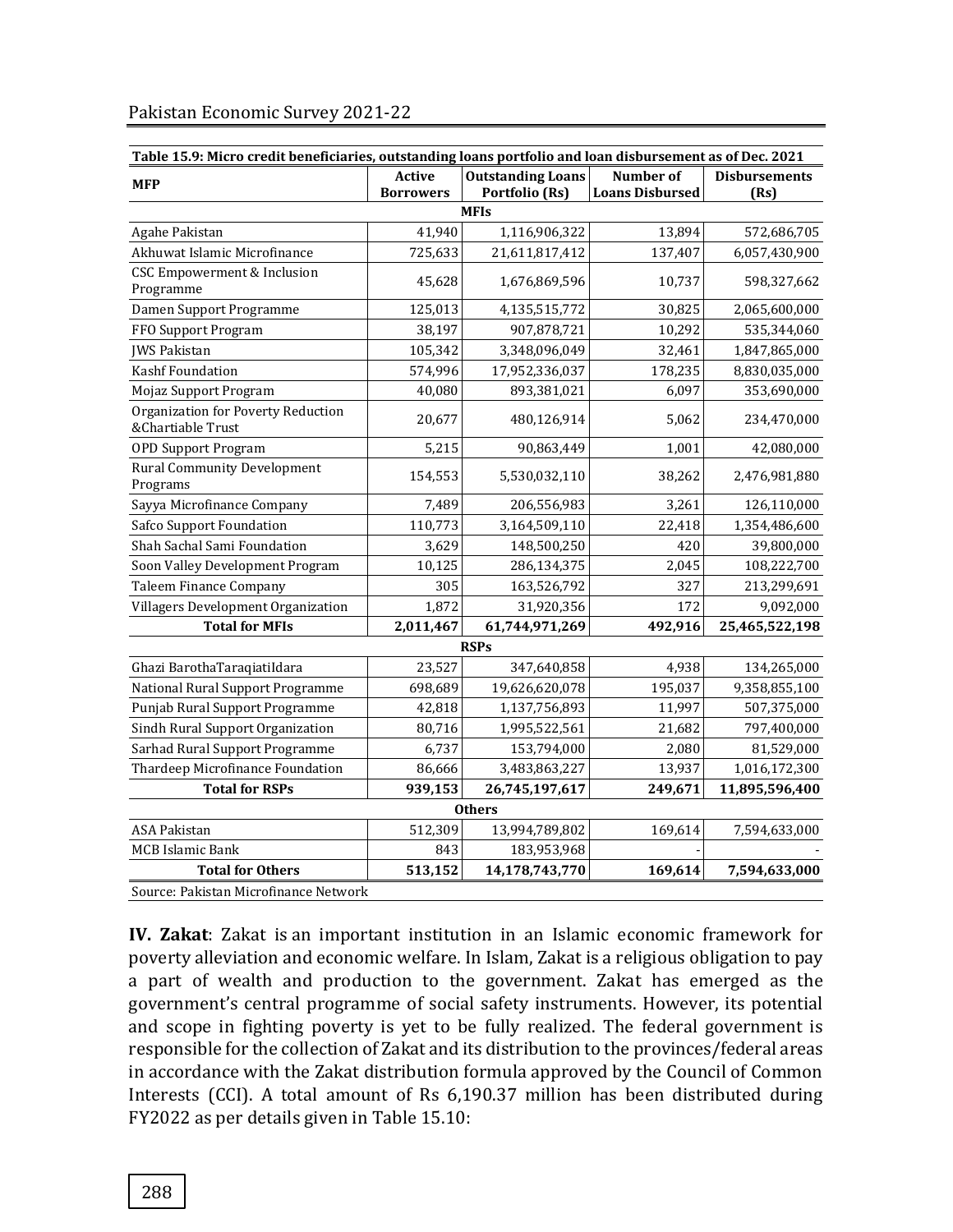| Table 15.10: Disbursement of Zakat                     | (Rs million)                                        |                    |  |  |  |  |
|--------------------------------------------------------|-----------------------------------------------------|--------------------|--|--|--|--|
| <b>Federal Areas/</b>                                  | % Share                                             | Allocated/Released |  |  |  |  |
| <b>Provinces</b>                                       |                                                     | Budget2020-21      |  |  |  |  |
| <b>Federal Areas</b>                                   | 7% of total Zakat Collection is distributed amongst |                    |  |  |  |  |
|                                                        | federal Areas                                       |                    |  |  |  |  |
| ICT                                                    | 35.14% of 7%                                        | 152.271            |  |  |  |  |
| Gilgit-Baltistan                                       | 18.57 % of 7%                                       | 80.469             |  |  |  |  |
| <b>KPK (FATA)</b>                                      | 46.29 % of 7%                                       | 200.587            |  |  |  |  |
|                                                        | <b>Total Federal</b>                                | 433.327            |  |  |  |  |
| Provincial                                             | Share of provinces after deduction of above federal |                    |  |  |  |  |
|                                                        | payments                                            |                    |  |  |  |  |
| Punjab                                                 | 57.36 % of 93 %                                     | 3,302.240          |  |  |  |  |
| Sindh                                                  | 23.71 % of 93 %                                     | 1,364.995          |  |  |  |  |
| Khyber Pakhtunkhwa                                     | 13.82% of 93 %                                      | 795.623            |  |  |  |  |
| Balochistan                                            | 5.11 % of 93 %                                      | 294.185            |  |  |  |  |
|                                                        | <b>Total Provincial</b>                             | 5,757.043          |  |  |  |  |
|                                                        | 6,190.370                                           |                    |  |  |  |  |
| Source: Poverty Alleviation and Social Safety Division |                                                     |                    |  |  |  |  |

**V. Pakistan Bait-ul-Mal (PBM):** The PBM was established for assistance to destitute and needy widows, orphan, invalid, infirm and such other persons and thereby save from hardship and suffering and to enable them to lead an honorable life in the society. During FY2022, Rs 6.505 billion has been allocated to PBM for its following core projects/schemes is as under.

a). **Individual Financial Assistance (IFA):** Through IFA, poor, widows, destitute and orphans are supported for medical treatment, education and general assistance. PBM has envisioned providing Wheel Chairs to every disabled person in the country. A family having two or more special (disabled) children has been declared "special family" and is benefited with Rs 30,000/- annually, whereas the family with two special children are being provided financial assistance of Rs 60,000/- per annum. From July-March FY2022, an amount of Rs 1.5 billion has been disbursed.

b). **Schools for Rehabilitation of Child Labour (SRCLs):** PBM has established National Centres for Rehabilitation of Child Labour countrywide since 1995 for primary (nonformal) education. Children (male & female) between the ages of 5-6 years are weaned away from hazardous labour and enrolled in these centers with free provision of uniform, books and stationery. An amount of Rs 524.080 million has been utilized for the period July-March, FY2022.

c). **Women Empowerment Centres (WEC):** Vocational Training Centres now called Women Empowerment Centres have been established throughout the country since 1995. WECs are providing free training to widows, orphans and poor girls in different skills i.e. cutting, sewing, knitting, computers and embroidery along with other trades. The trainees are being provided with free training material. An amount of Rs 335.797 million has been utilized during July to March FY2022.

d). **Darul Ehsaas (Orphanages):** PBM has established Dar-ul-Ehsaas (orphanages) for the orphan children, where they are being provided free food, nutrition, medical treatment, boarding and lodging, as well as, free education through well reputed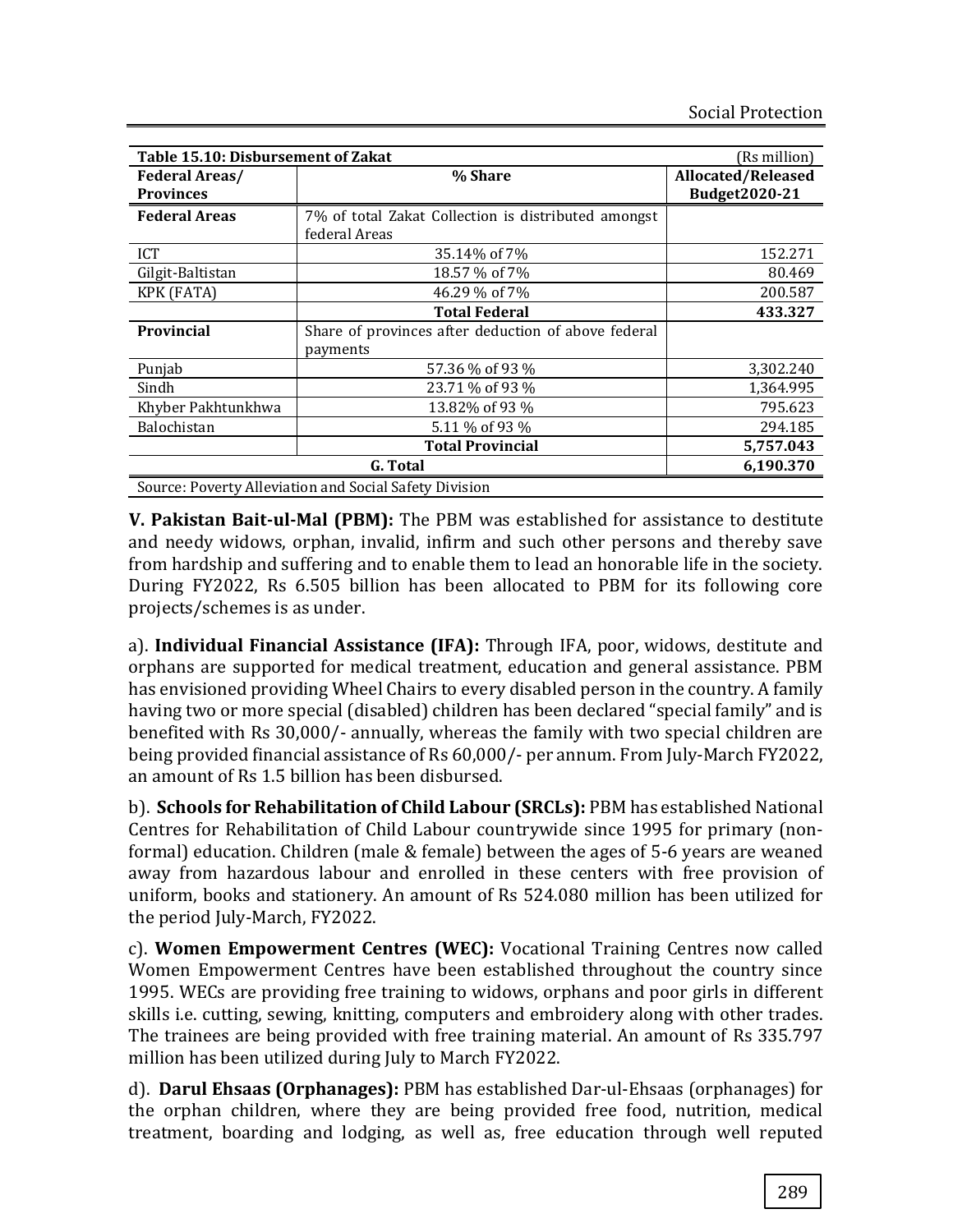educational institutes. An amount of Rs 441.649 million has been spent up to month of March FY2022.

e). **Ehsaas Kada (for shelter less senior citizen):** Presently 02 centers have been established thereafter, this initiative would be up-scaled in phased manner. The enrolled senior citizens (above 60 years of age) are being provided free of cost boarding/lodging, messing and medical care of excellent standard. An amount of Rs 7.100 million has been utilized for the period from July-March, FY2022.

f). **Ehsaas Panahgahs:** PBM has established Panahgahs under Ehsaas Programme, mainly focus on quality service delivery to the shelter-less persons, by taking care of multiple aspects including health care, safe /secure living environment, hygienic food etc. in a respectable manner. Since inception of the Programme, 39 Ehsaas Panahgahs are functional. So far, an amount of Rs 183.015 million has been utilized up to March FY2022.

g). **Ehsaas Koi Bhooka Na Soye (EKBNS):** PBM has procured food vehicles to deliver the foods by donors, since inception of the Programme, 40 EKBNS food vehicles are functional. So far, an amount of Rs 161.088 million has been utilized till March FY2022.

h). **Institutional Rehabilitation for NGOs:** PBM provides grant-in-aid to registered Non-Governmental Organizations (NGOs) having excellent track record aimed at institutional rehabilitation of the poor and deserving persons of the society. An amount of Rs 22.174 million has been disbursed till March FY2022.

**VI. Employees Old-Age Benefits Institution (EOBI):** The EOBI is playing a vital role in poverty alleviation by paying pension and grants to retired workers and their families. EOBI is the only national pension scheme for employees working in industrial and commercial establishments with at least ten employees. Currently, EOBI has registered 450,375 Old-age pensioners, 234,881 Survivors' pensioners and 11,837 Invalidity pensioners. EOBI have 137,288 total registered employers out of which 89,840 are active employers. Overall 9,429,281 employees are registered with EOBI. During FY2022, EOBI registered 307,296 new employees.

Main Features of the EOBI Schemes:

- **Old-age pension** on attaining the age of 60 years in case of male workers and 55 years in case of female and mine workers.
- **Invalidity pension** on sustaining invalidity affecting insured person's earning more than one third of normal.
- **Survivors' pension** to the following in case of death of insured person/pensioner:
	- − Surviving spouse 100% pension till life, or
	- − Surviving male children till 18 years of age, or
	- − Surviving female children till 18 years of age or their marriage, whichever is earlier, or
	- − Surviving parents for 5 years, if any insured person/pensioner not survived by spouse or children.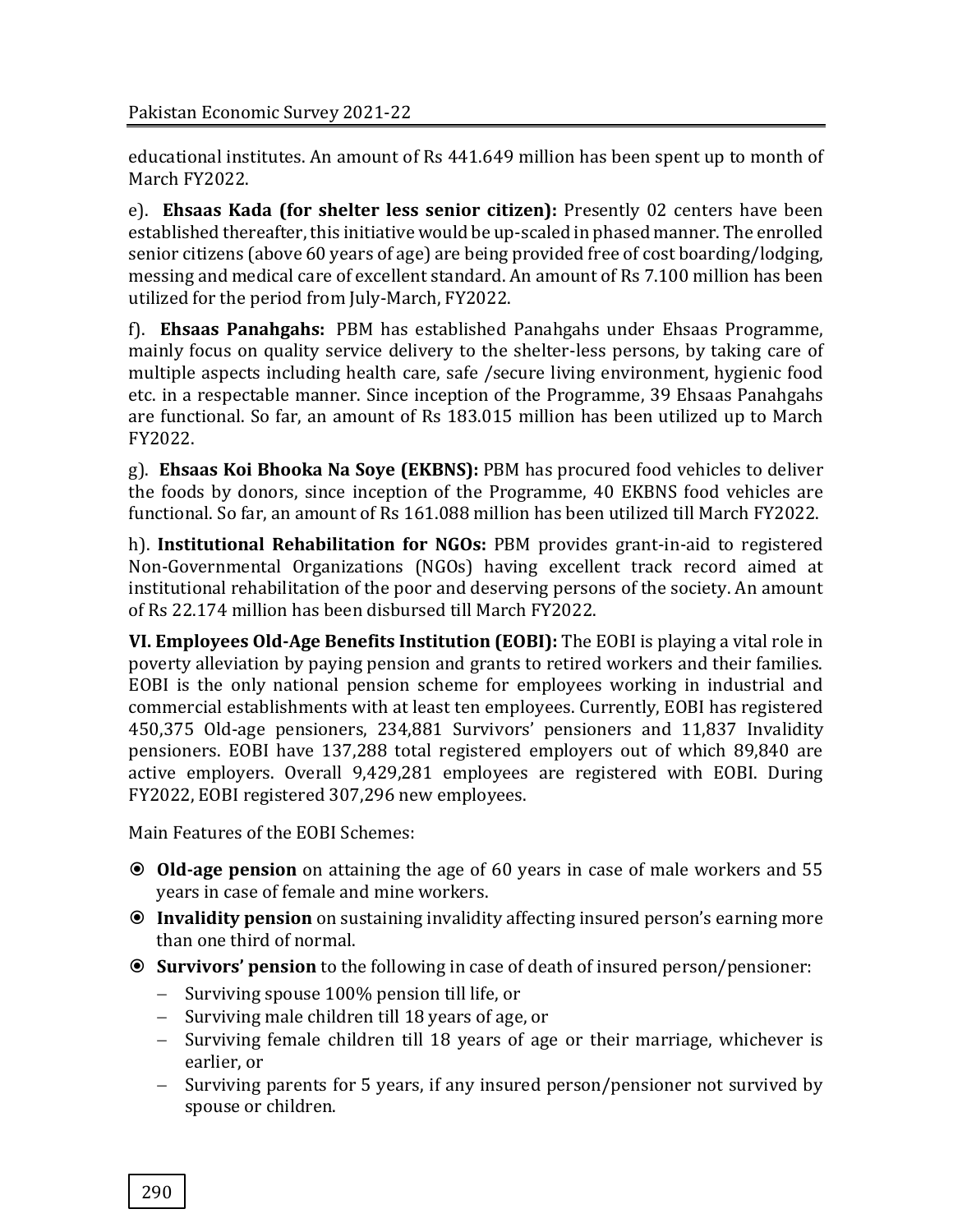**Old-Age Grant**: paid in lump sum to insured persons having less than fifteen years' insurable employment but attain the age of 60/55 years.

The details of disbursed benefits during July-March FY2022 are shown in Table-15.11.

| Table-15.11: Achievements of EOBI during July-March FY2022      |                                       |         |         |                 |                                                         |         | (Rs million) |         |         |              |
|-----------------------------------------------------------------|---------------------------------------|---------|---------|-----------------|---------------------------------------------------------|---------|--------------|---------|---------|--------------|
| <b>Benefits</b>                                                 | <b>Pension Disbursement Type-Wise</b> |         |         |                 |                                                         |         |              | Total   |         |              |
|                                                                 | July                                  | Aug     | Sep     | 0 <sub>ct</sub> | Nov                                                     | Dec     | Ian          | Feb     | Mar     | Disbursement |
| Old-age Pension                                                 | 2189.13                               | 2189.33 | 2189.18 | 2189.39         | 2189.82                                                 | 2189.52 | 2206.92      | 2256.98 | 2238.11 | 19,838.38    |
| <b>Invalidity Pension</b>                                       | 45.52                                 | 45.63   | 45.52   | 45.72           | 45.55                                                   | 45.52   | 46.58        | 47.01   | 45.65   | 412.7        |
| Survivors'<br>Pension                                           | 1415.57                               | 1415.77 | 1415.50 | 1416.18         | 1416.86                                                 | 1415.61 | 1446.47      | 1509.74 | 1505.51 | 12.957.21    |
| Old-Age Grant                                                   | 32.29                                 | 31.27   | 32.34   | 32.11           | 32.31                                                   | 32.50   | 35.49        | 54.35   | 48.25   | 330.91       |
| Total                                                           | 3682.51                               | 3682.00 |         |                 | 3682.54 3683.40 3684.54 3683.15 3735.46 3868.08 3837.52 |         |              |         |         | 33,539.20    |
| Source: Employees' Old Age Benefits Institution (EOBI), Karachi |                                       |         |         |                 |                                                         |         |              |         |         |              |

**VII. Workers Welfare Fund (WWF):** The WWF was established under the Workers Welfare Fund Ordinance, 1971 to take initiatives for the industrial workers by providing service in health, education and low-cost housing sector which includes provision of Marriage Grants, Death Grants, Talent Scholarships, establishment & maintenance of labour Colonies and establishment & operations of Workers Welfare Schools at various priority locations throughout the country. The main objectives of WWF are as under:

- a) Financing of projects connected with the establishment of housing estates or construction of houses for the industrial workers.
- b) Other measures for the welfare of workers.

The WWF derives its receipts from the following three sources:

- i) An industrial establishment contributes 2% of its assessable income under WWF Ordinance 1971, when it exceeds Rs 500,000/- in an accounting year.
- ii) The left-over amount under Companies Profit Workers Participation (CPWP) Act, 1968 after distribution amongst workers.
- iii) Income from investments.

During July-March, FY2022, expenditures amounting to Rs 1.43 billion were incurred on 15,004 scholarship cases, while Rs 244.07 million disbursed as marriage grants @ Rs 200,000 per worker benefitting 1819 workers' families. The WWF has also disbursed Rs 420.4 million as death grant @Rs 600,000 per worker– covering 804 cases of mishaps all over the country.

### **Way forward**

Toward promoting sustainable and inclusive development, a fundamental role of government is to provide essential public goods and services and, where necessary, direct support to households to tackle poverty and meet redistribution goal. Development can only thrive when there is investment in people and where governments are responsive and accountable to their citizen's social and economic security. The pandemic brought substantial changes to every aspect of people's lives, setbacks have already been observed in some dimensions of human development. The most strongly affected areas are income, health, and education.